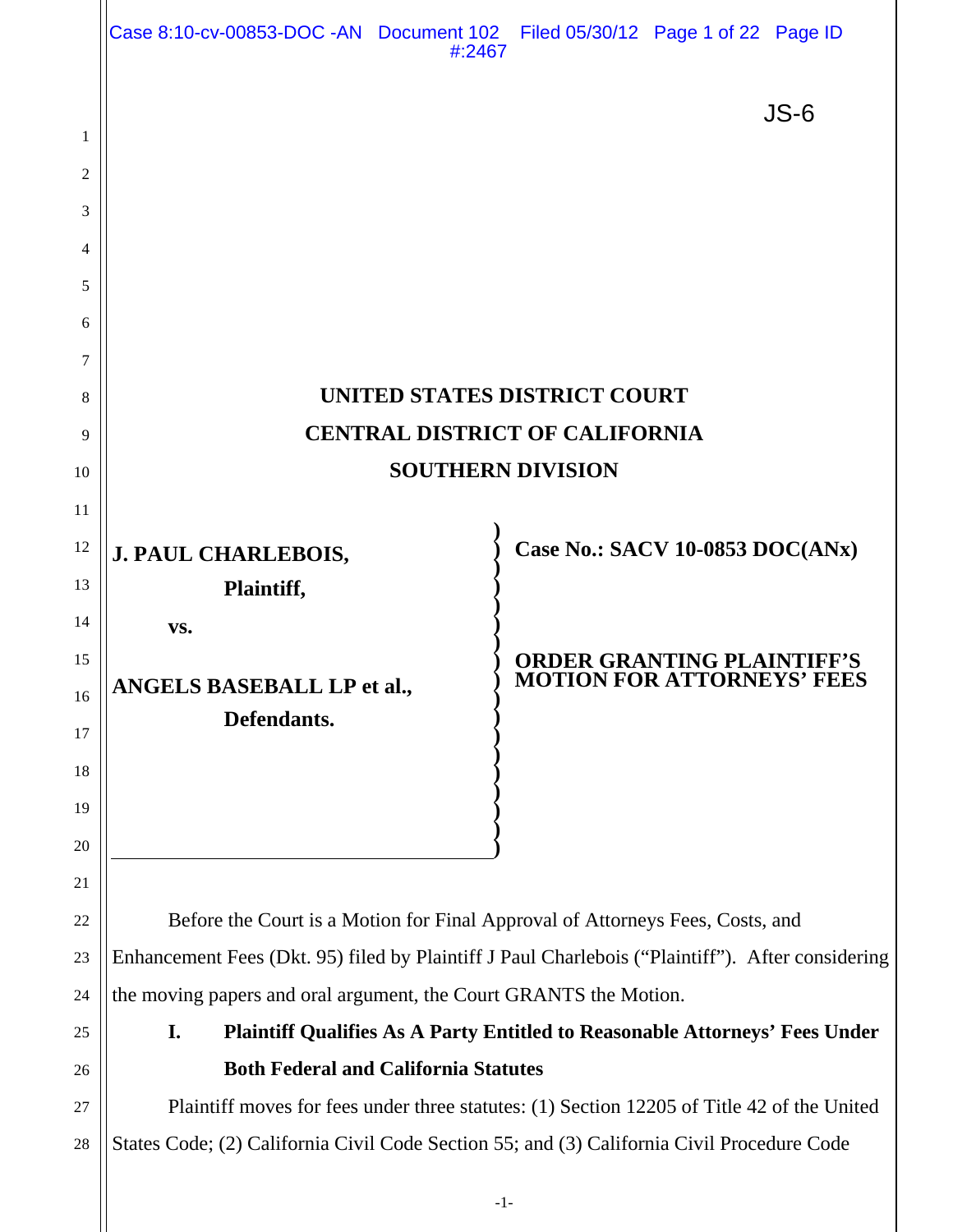Section 1021.5. Plaintiff qualifies as a party entitled to reasonable attorneys' fees under all three of these statutes.

# **a. Federal Section 12205 provides reasonable attorneys' fees to a prevailing party**

5 6 7 8 9 10 11 12 13 14 15 16 17 Section 12205 of Title 42 of the United States Code provides that a court "may allow the prevailing party" to receive attorneys' fees and costs from defendants in cases brought under the Americans with Disabilities Act of 1990 ("ADA"), 42 U.S.C. §§ 12101 et seq. *See* 42 U.S.C. § 12205<sup>1</sup>; *Barrios v. California Interscholastic Fed'n*, 277 F.3d 1128, 1134 (9th Cir. 2002). The Ninth Circuit has reversed as an abuse of discretion the denials of attorneys' fees under 42 U.S.C. § 12205 where the party seeking fees satisfied the statutory criteria. *See e.g., Barrios v. California Interscholastic Fed'n*, 277 F.3d 1128, 1134 (9th Cir. 2002); *Skaff v. Meridien N. Am. Beverly Hills, LLC*, 506 F.3d 832, 835, 844 (9th Cir. 2007) (reversing denial of attorneys' fees under 42 U.S.C. § 12205 in action to improve wheelchair users' access to hotel because statute's requirements were met by "court-enforceable settlement agreement" that "achieved [plaintiff's] objective of obtaining injunctive relief to make [defendant's hotel] accessible"). This is because a "prevailing plaintiff . . . should ordinarily recover an attorney's fee unless special circumstances would render such an award unjust." *Barrios*, 277 F.3d at 1134 (9th Cir. 2002).

The Ninth Circuit has held that an ADA plaintiff is a prevailing party if she: (1) "achieve[s] a material alteration of the legal relationship of the parties"; and (2) that alteration is "judicially sanctioned." *Jankey v. Poop Deck*, 537 F.3d 1122 (9th Cir. 2008). The second requirement can be met in many ways, including when a party enters into a legally enforceable agreement with the defendant. *Barrios v. California Interscholastic Fed'n*, 277 F.3d 1128, 1134 (9th Cir. 2002) (holding that plaintiff was "prevailing party" under 42 U.S.C. § 12205 because he could enforce a settlement against the defendant); *Carbonell v. I.N.S.*, 429 F.3d 894, 899 (9th

26 <sup>1</sup> "In any action  $\ldots$  commenced pursuant to this chapter, the court  $\ldots$  in its discretion, may allow the prevailing party . . . a reasonable attorney's fee, including litigation expenses, and costs." 42 U.S.C. § 12205; *see also* 28 C.F.R. § 36.505.

27

18

19

20

21

22

23

24

25

 $\overline{a}$ 

1

2

3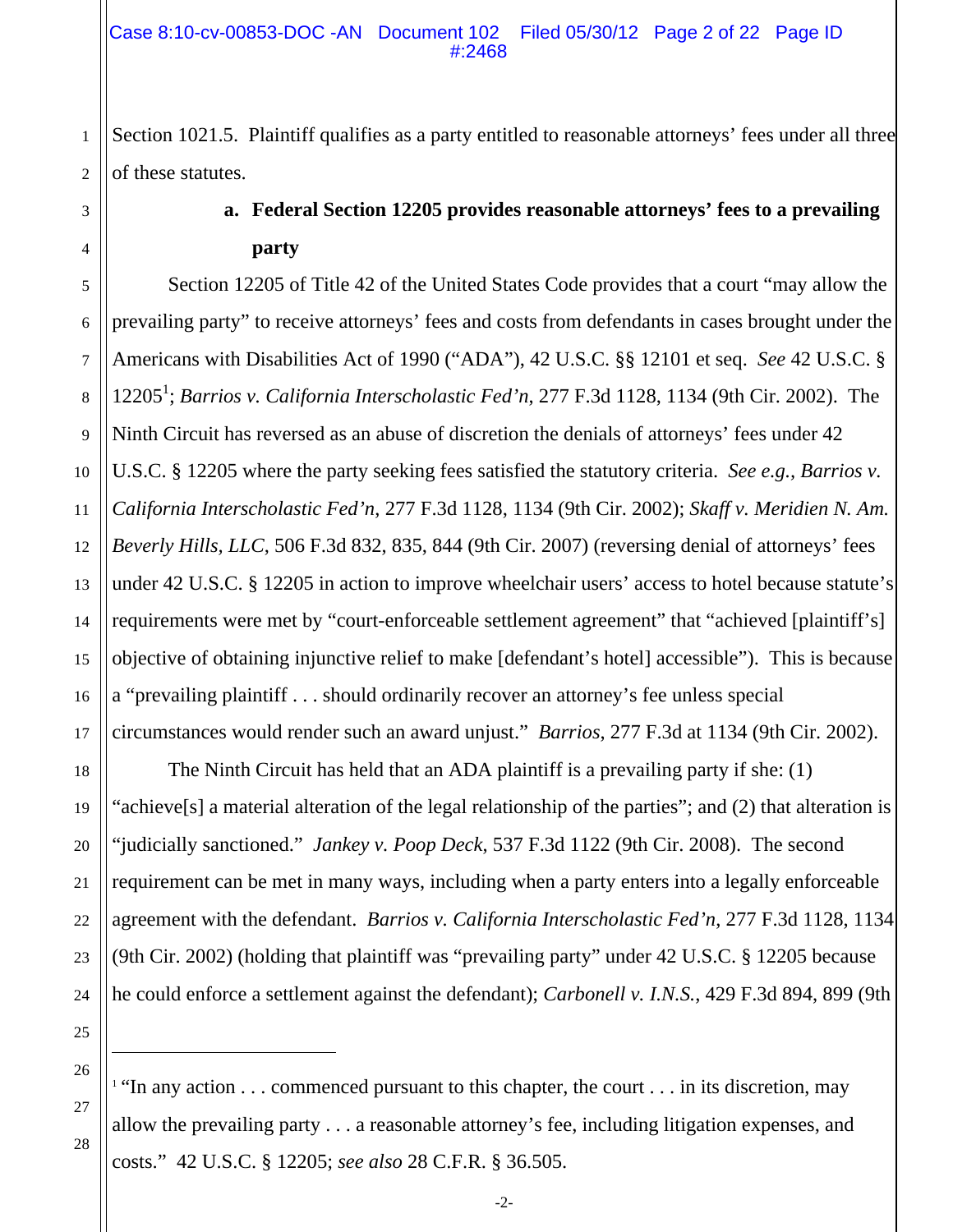Cir. 2005) (noting that Ninth Circuit "is in agreement with the vast majority of other circuits" that hold that "a litigant can 'prevail' for the purposes of awarding attorney's fees as a result of judicial action other than a judgment on the merits or a consent decree").

The parties do not dispute that Plaintiff is the prevailing party based on the settlement he reached with Defendants.

1

2

3

4

5

6

7

8

9

10

11

15

17

19

20

21

22

23

24

25

26

27

28

# **b. California Section 55 provides reasonable attorneys' fees to a prevailing party**

12 13 14 16 18 California Civil Code Section 55 provides that a "prevailing party . . . shall be entitled" to receive attorneys' fees and costs from defendants in cases brought under the California Disabled Persons Act ("CDPA"), Cal. Civ. Code § 54. *See* Cal. Civ. Code § 55<sup>2</sup>; *Barrios*, 277 F.3d at 1137. As with fees under Section 12205, the parties do not dispute that Plaintiff is the prevailing party under this California statute. *See Barrios*, 277 F.3d at 1137 (reversing denial of attorneys' fees because plaintiff was "prevailing party" under Section 55 given that settlement agreement gave plaintiff access to the baseball field and \$10,000); *cf. Hubbard v. SoBreck, LLC* (*Hubbard II*), 554 F.3d 742, 745 (9th Cir. 2009) (explaining that "the proof required to show a violation of the CDPA and of the ADA is identical" and so "a grant of fees on the California cause of action [under Section 55] is necessarily a grant of fees as to the ADA claim [under Section 12205]").

 $\overline{a}$ 

# **c. California Section 1021.5 provides reasonable attorneys' fees to a successful party whose legal victory transcends her personal interest**

California Civil Procedure Code Section 1021.5 provides that "a court may award attorneys' fees to a successful<sup>3</sup> party against one or more opposing parties in any action which

- <sup>2</sup> "Any person who is . . . potentially aggrieved by a violation of Section 54 or 54.1 of this code . . . may bring an action to enjoin the violation. The prevailing party in the action shall be entitled to recover reasonable attorney's fees." Cal. Civ. Code § 55.
- <sup>3</sup> Unlike the prevailing party fee-shifting statutes of federal law, "California law . . . does not require a judicially recognized change in the legal relationship between the parties as a

-3-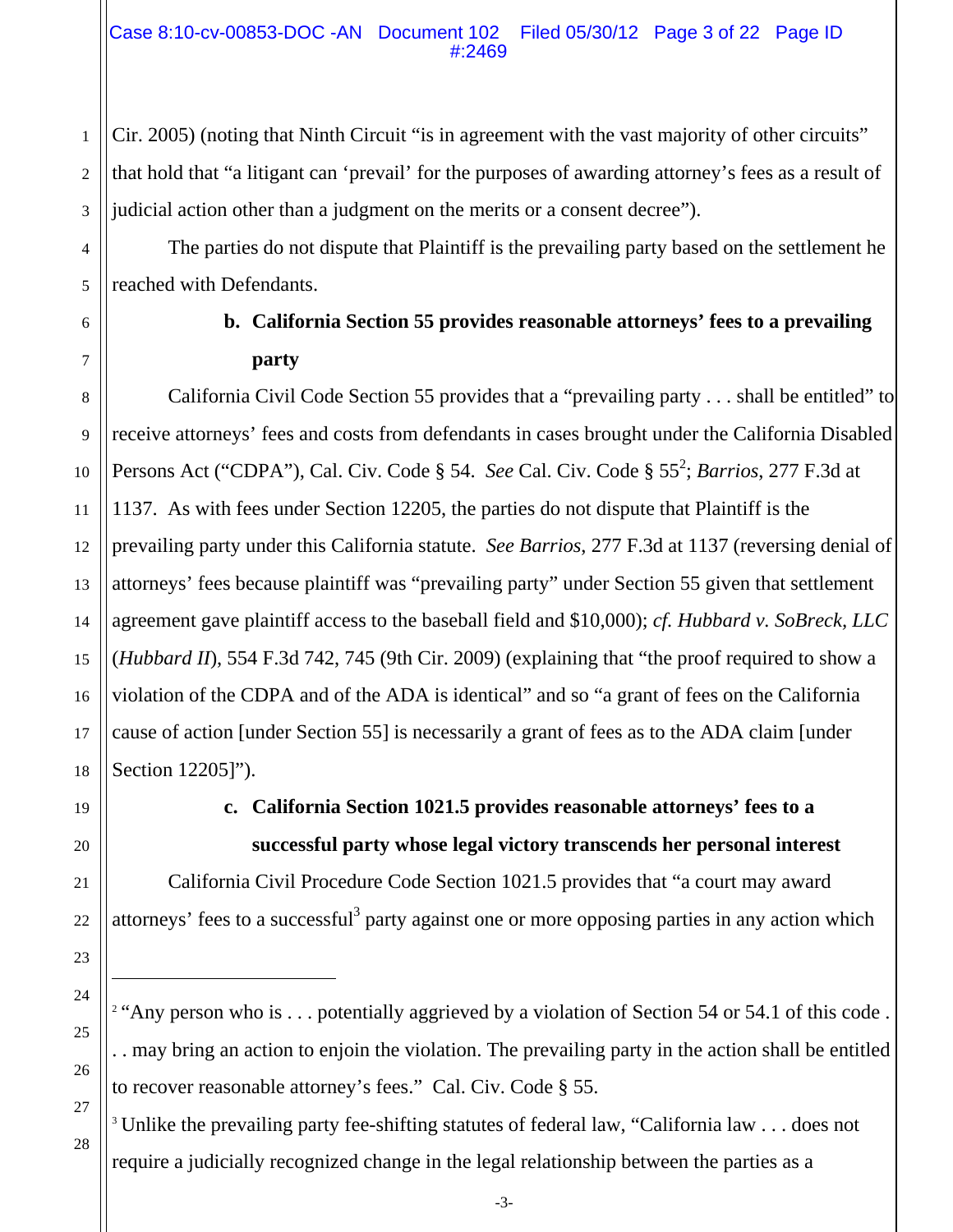#### Case 8:10-cv-00853-DOC -AN Document 102 Filed 05/30/12 Page 4 of 22 Page ID #:2470

1 2 3 4 5 6 7 8 9 10 has resulted in the enforcement of an important right affecting the public interest if: (a) a significant benefit, whether pecuniary or nonpecuniary, has been conferred on the general public or a large class of persons, (b) the necessity and financial burden of private enforcement . . . are such as to make the award appropriate, and (c) such fees should not in the interest of justice be paid out of the recovery, if any." Cal. Civ. Proc. Code § 1021.5. These requirements are satisfied, and thus an award under Section 1021.5 "is appropriate," if "the cost of the claimant's legal victory transcends his personal interest, that is, when the necessity for pursuing the lawsuit placed a burden on the plaintiff out of proportion to his individual stake in the matter." *In re Conservatorship of Whitley*, 50 Cal. 4th 1206, 1215, 241 P.3d 840, 846 (2010) (internal quotation marks omitted).

Courts have reversed as an abuse of discretion the denials of attorneys' fees under Section 1021.5 where the party seeking fees satisfied the statutory criteria. *See e.g., Skaff v. Meridien N. Am. Beverly Hills, LLC*, 506 F.3d 832, 835, 844 (9th Cir. 2007) (reversing denial of attorneys' fees under Section 1021.5 in action to improve wheelchair users' access to hotel because statute's requirements were met by "court-enforceable settlement agreement" that "achieved [plaintiff's] objective of obtaining injunctive relief to make [defendant's hotel] accessible"); *Hull v. Rossi*, 13 Cal.App.4th 1763, 1765 (1993).

Each of the requirements of Section 1021.5 has been met in the instant case. First, this lawsuit has resulted in the enforcement of an important right affecting the public interest, namely, the right of wheelchair users to have affordable access to facilities. Second, there has been a significant benefit to a large class of persons because this lawsuit was successful in enforcing the civil rights of Plaintiff and the certified class of wheelchair users. *See Estrada* v. *FedEx Ground Package System, Inc.,* 154 Cal. App. 4th 1, 16-17 (2007) (plaintiff was entitled to attorneys' fees under Section 1021.5 where he "pursued this public interest class action not only

prerequisite for obtaining attorney fees under Code of Civil Procedure section 1021.5." *Tipton-Whittingham v. City of Los Angeles*, 34 Cal. 4th 604, 608 (2004) (quotation omitted).

 $\overline{\phantom{a}}$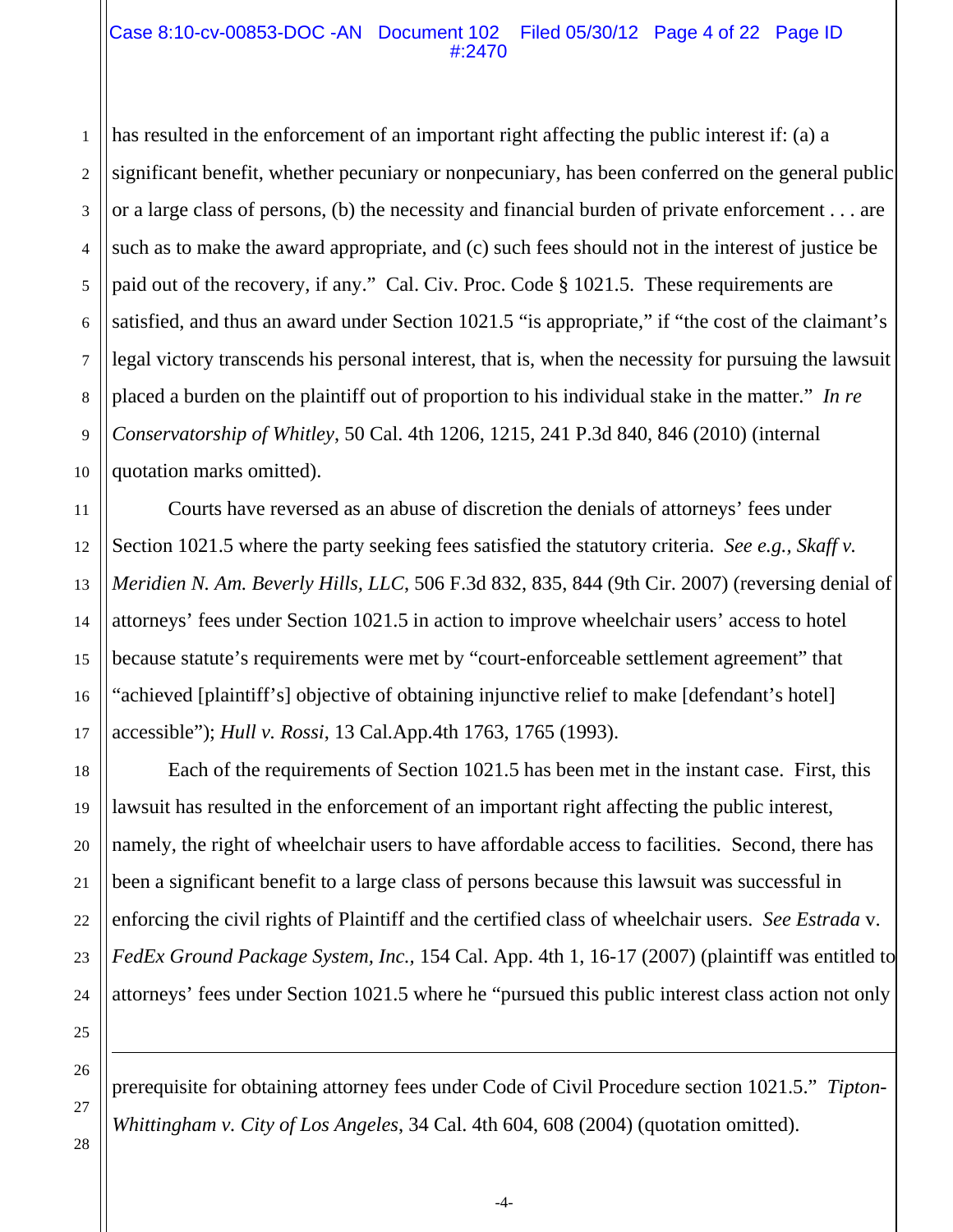#### Case 8:10-cv-00853-DOC -AN Document 102 Filed 05/30/12 Page 5 of 22 Page ID #:2471

2 for himself but on behalf of a class comprised of [defendant's] past and present drivers"). Third, because this action was for injunctive relief alone, no fees can be paid out of the recovery.

3 4 5 6 7 10 12 13 14 15 Finally, the necessity and financial burden requirement "seeks economic equalization of representation in cases where private enforcement is necessary." *In re Conservatorship of Whitley*, 50 Cal. 4th at 1214. This requirement asks the court to examine: (1) the "adequacy of public enforcement" (necessity prong); and (2) the financial disincentives and incentives of private action (financial burden prong). *Id.* As with most lawsuits brought under the CDPA to improve disabled people's access to facilities, the necessity prong is satisfied because the California legislature recognized the *inadequacy* of public enforcement when it provided for a private right of action and the recovery of attorneys' fees under Section 55. *Donald v. Cafe Royale, Inc.*, 218 Cal. App. 3d 168, 179 (1990) (extensively reviewing the repeated expansion of the CDPA's enforcement mechanisms and concluding that it "is plain [that] the Legislature's purpose in imposing increased penalties and additional enforcement methods is to guarantee compliance with equal access requirements."). Similarly, the financial burden prong is satisfied because the \$18,000 that Plaintiff seeks as his enhancement fee is not sufficient incentive to take on this litigation, which spanned more than two years. *See Jones v. Pasta Pelican, Inc.*, C 05- 04245 WHA, 2010 WL 1465699 (N.D. Cal. Apr. 13, 2010) (granting attorneys' fees in action to improve wheelchair users' access to restaurant under both 42 U.S.C. § 12205 and Cal. Civ. Proc. Code § 1021.5 and rejecting defendant's argument that necessity and financial burden requirement was not met).

1

8

9

11

#### **d. Conclusion regarding entitlement to reasonable fees**

In sum, Plaintiff qualifies as a party entitled to reasonable attorneys' fees under all three of these statutes under which he moves for fees: (1) Section 12205 of Title 42 of the United States Code; (2) California Civil Code Section 55; and (3) California Civil Procedure Code Section 1021.5. Thus, the only dispute is whether the amount of fees sought is reasonable.

28

#### **II. Reasonableness of Fees**

A "reasonable" fee is a fee that is "sufficient to induce a capable attorney to undertake the representation of a meritorious civil rights case." *Perdue v. Kenny A. ex rel. Winn*, \_\_ U.S. \_\_,

-5-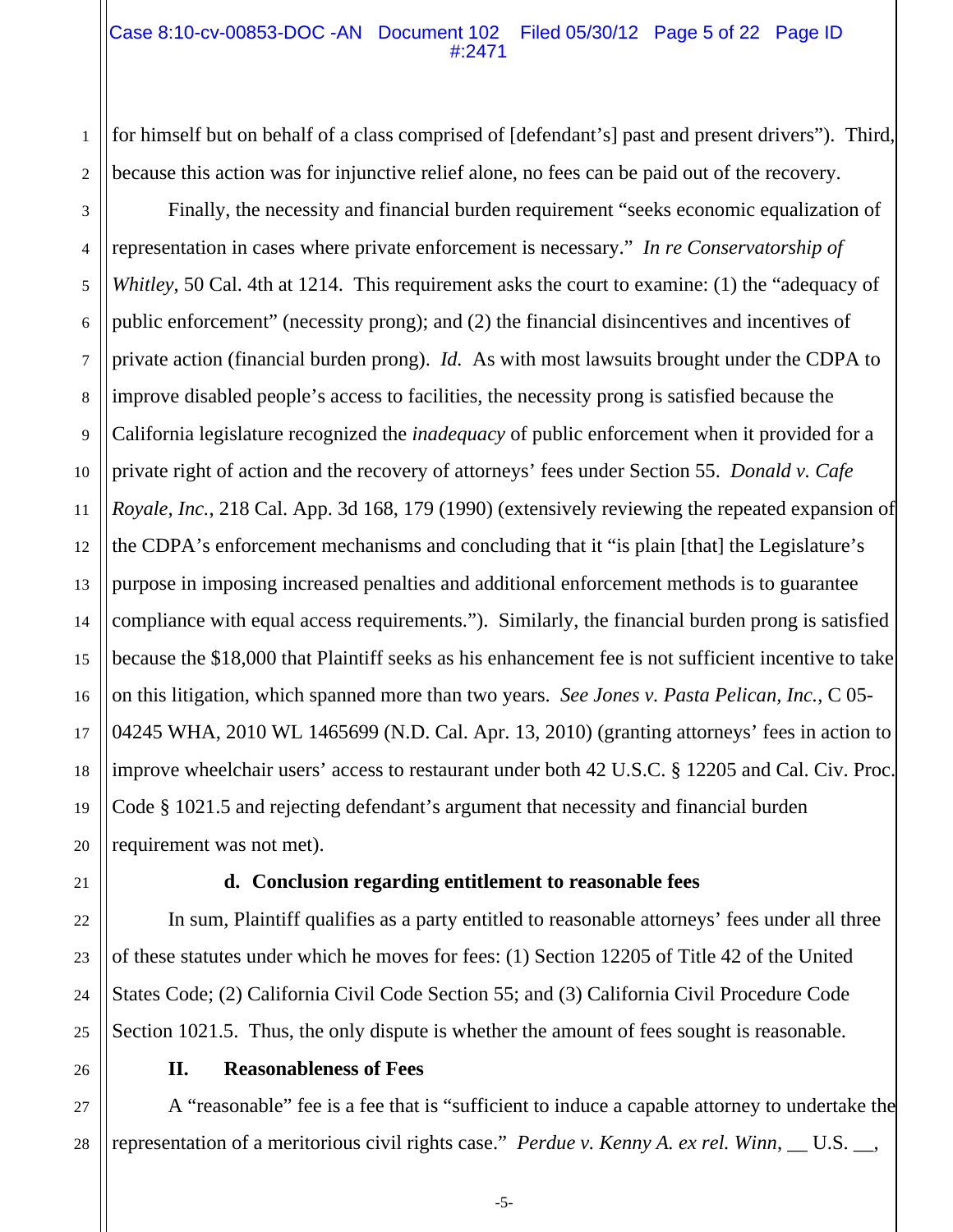130 S.Ct. 1662, 1672 (2010) (discussing analogous civil rights statute).<sup>4</sup> All three statutes under which Plaintiff moves calculate the reasonableness of attorneys' fees using the "lodestar" method, which is obtained by multiplying the number of hours reasonably expended on litigation by a reasonable hourly rate. *See Blackwell v. Foley*, 724 F. Supp. 2d 1068, 1081 (N.D. Cal. 2010) (applying lodestar method to Section 12205, Section 55, and Section 1021.5 in action to improve accessibility for physically disabled people); *Serrano v. Unruh* (*Serrano IV*), 32 Cal. 3d 621, 643, 652 P.2d 985 (1982) (upholding lodestar method to calculate fees under section 1021.5); *Perdue*, 130 S.Ct. at 1672 (explaining that, generally, the lodestar formula should be used to determine a reasonable figure for an award of attorneys' fees).

15 Under the Lodestar method, Plaintiff's attorneys are entitled to be compensated for "all hours reasonably spent on the matter." *Serrano IV, supra,* 32 Cal.3d at 635, 186 Cal.Rptr. 754, 652 P.2d 985; *Sundance v. Municipal Court,* 192 Cal.App.3d 268, 273-274, 237 Cal.Rptr. 269 (1987). The lodestar figure is presumed to represent an appropriate fee, but the Court may adjust the figure upward or downward to take into account special factors. *See Blum v. Stenson*, 465 U.S. 886, 897, 104 S. Ct. 1541 (1984); *Jordan v. Multnomah County*, 815 F.2d 1258, 1262 (9th Cir. 1987). Adjustments to this presumptively reasonable amount may then be made based upon the factors set forth in *Kerr* v. *Screen Extras Guild, Inc.,* 526 F.2d 67, 69-70 (9th Cir. 1975) to the extent that those factors are not reflected in the lodestar calculation. *See Caudle* v. *Bristol Optical Co., Inc.,* 224 F.3d 1014, 1028-29 (9th Cir. 2000). The *Kerr* factors include: (1) the time and labor required; (2) the novelty and difficulty of the questions involved; (3) the skill

 $\overline{\phantom{a}}$ 

1

2

3

4

5

6

7

8

9

10

11

12

13

14

16

17

27

-6-

<sup>4</sup> Courts in the Ninth Circuit often apply the rules used in the fee-shifting civil rights statutes to motions for attorneys' fees in ADA and CDPA action under 42 U.S.C. § 12205 and Cal. Civ. Code § 55. *See e.g., Barrios v. Cal. Interscholastic Fed'n,* 277 F.3d 1128, 1134 (9th Cir.2002) (applying the holding in *Hensley v. Eckerhart,* 461 U.S. 424 (1983), which governed attorneys' fees in civil rights actions under 42 U.S.C. § 1988, to decision on attorneys' fees in ADA and CDPA action under 42 U.S.C. § 12205 and Cal. Civ. Code § 55); *see also Fischer v. SJB-P.D. Inc.*, 214 F.3d 1115, 1118 (9th Cir. 2000).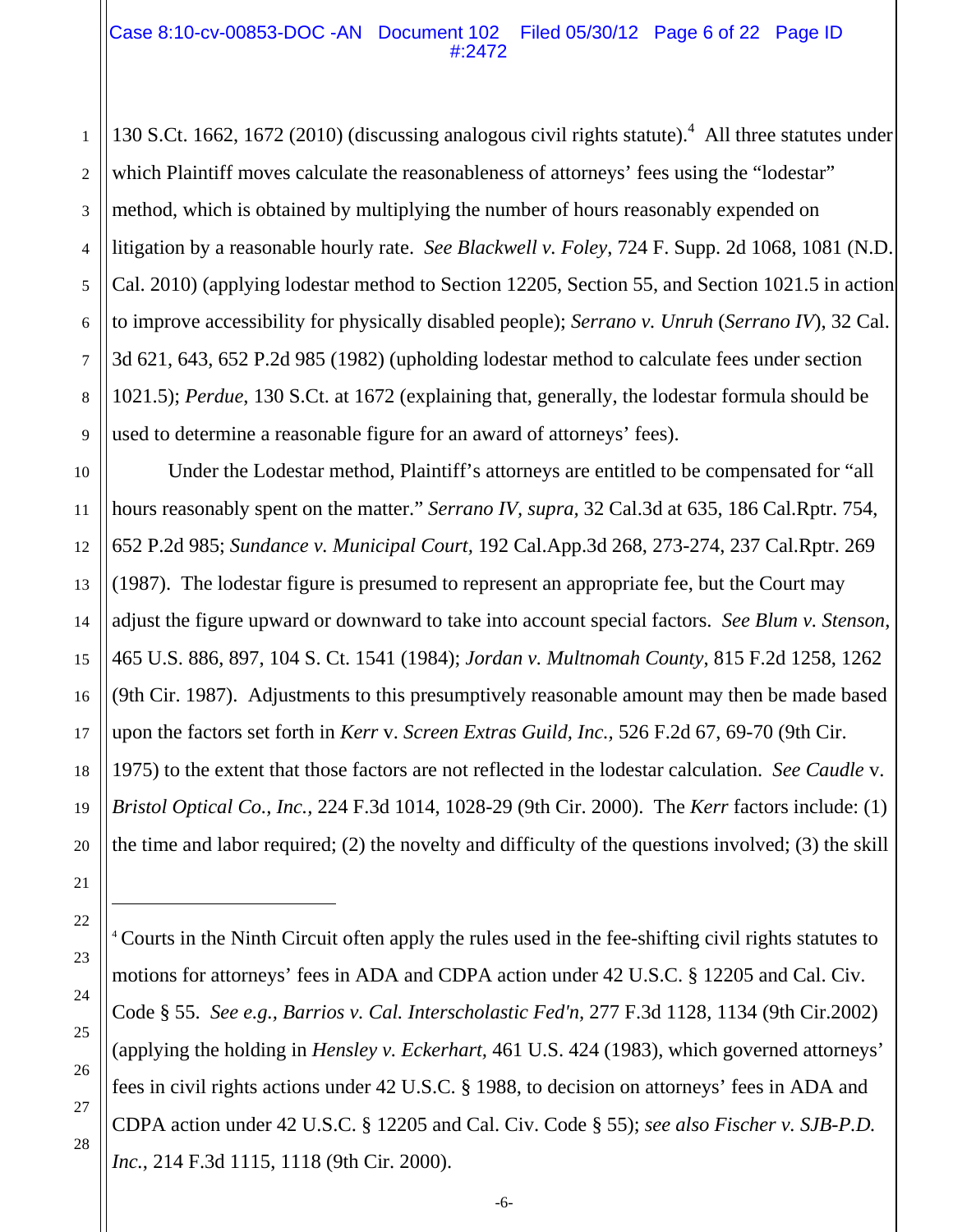#### Case 8:10-cv-00853-DOC -AN Document 102 Filed 05/30/12 Page 7 of 22 Page ID #:2473

requisite to perform the legal service properly; (4) the preclusion of other employment by the attorney due to acceptance of the case; (5) the customary fee; (6) whether the fee is fixed or contingent; (7) time limitations imposed by the client or the circumstances; (8) the amount involved and the results obtained; (9) the experience, reputation, and ability of the attorneys, (10) the "undesirability" of the case; (11) the nature and length of the professional relationship with the client, and 12) awards in similar cases. *See Ballen* v. *City of Redmond,* 466 F.3d 736, 746 9th Cir.2006).

Plaintiff seeks a total of \$725,000 in attorneys' fees and costs, which is the maximum available under the parties' settlement agreement, as well as an \$18,000 enhancement fee, which is within the range proscribed by the settlement agreement. *See* Reply at 24. The \$725,000 figure is a reduction from the \$1,165,448.08 to which Plaintiff argues that his attorneys ("Class Counsel") are entitled, that is, the sum of \$1,118,280.56 in attorneys' fees and \$47,167.52 in costs. *See* Reply at 24. The attorneys' fees are calculated by multiplying the \$745,520.37 lodestar figure by a 1.5 multiplier. The \$745,520.37 lodestar figure reflects a reduction from Plaintiff's original figure based on Plaintiff's acquiesce to Defendants' criticisms of some hours. *See* Feldman Decl. at ¶¶ 11-12; DeSimone Reply Decl. at ¶¶ 21-23. The following chart reflects how Plaintiff calculated Class Counsel's figures and also indicates the bar admission year, rates, total hours, and fees incurred by each biller involved in litigating this action: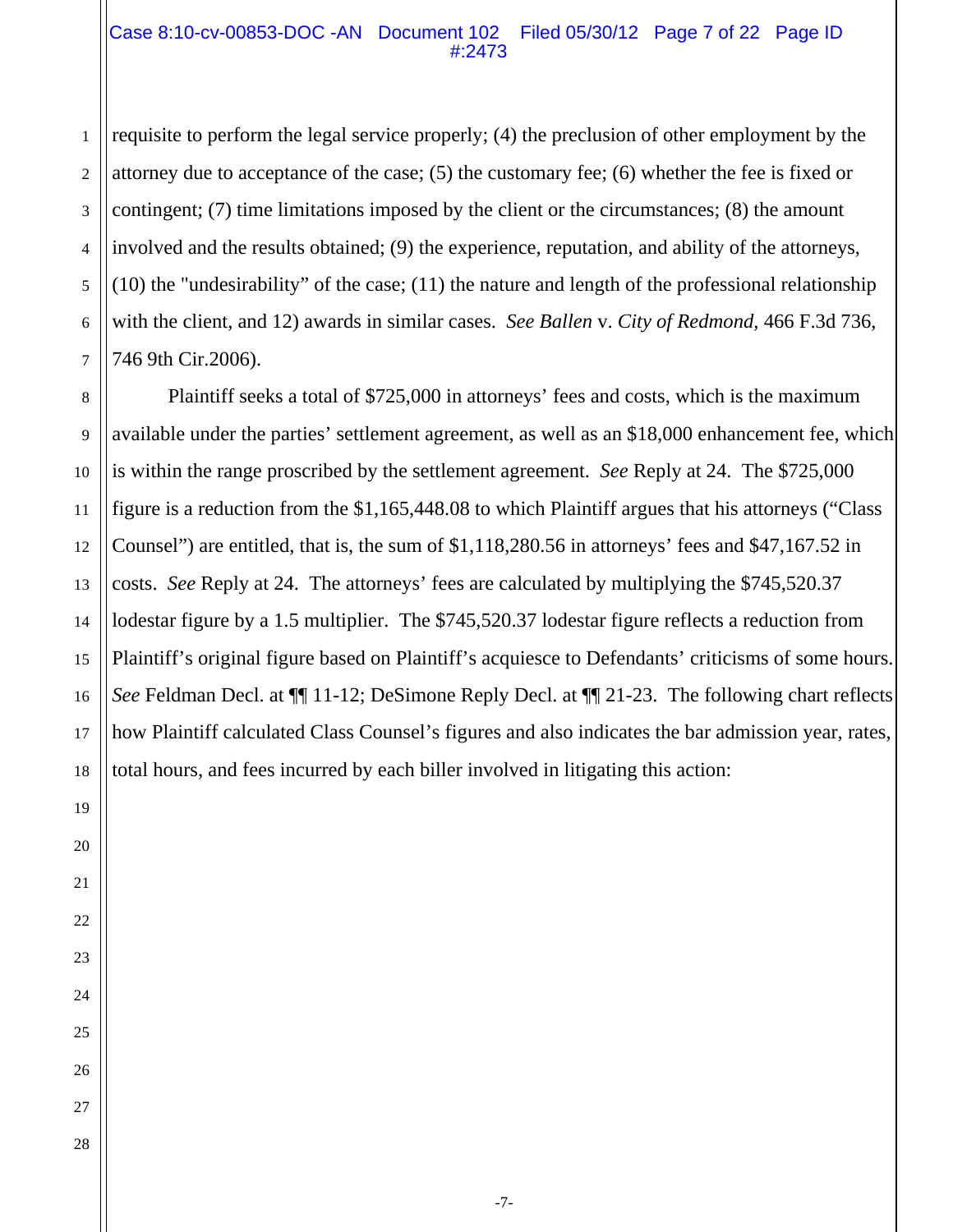## Case 8:10-cv-00853-DOC -AN Document 102 Filed 05/30/12 Page 8 of 22 Page ID #:2474

|                | Attorney/Legal Worker                                                                                         | <b>Bar Admittance:</b>                                     | Rate:         | Hours:                                   | Fees:              | % of Fees: |
|----------------|---------------------------------------------------------------------------------------------------------------|------------------------------------------------------------|---------------|------------------------------------------|--------------------|------------|
| 1<br>2         | V. James DeSimone                                                                                             | 1985                                                       | \$695.00      | 401.20                                   | \$278,834.00       | 35%        |
| 3              | Michael D. Seplow                                                                                             | 1990                                                       | \$630.00      | 68.80                                    | \$43,344.00        | 5%         |
| 4              | Amanda Canning                                                                                                |                                                            | 2006 \$450.00 | 724.30                                   | \$325,935.00       | 41%        |
| 5              | Eugene Feldman <sup>1</sup>                                                                                   | 1985                                                       | \$600.00      | 136.70                                   | \$82,020.00        | 10%        |
| 6              | Courtney Abrams                                                                                               | 2009                                                       | \$375.00      | 19.00                                    | \$7,125.00         | 1%         |
| 7              | Menaka Fernando                                                                                               | 2010                                                       | \$325.00      | 6.10                                     | \$1,982.50         | 0.25%      |
| 8              | David 5arnoff                                                                                                 | 2005                                                       | \$460.00      | 15.50                                    | \$7,130.00         | 1%         |
| 9              | Paralegals                                                                                                    | n/a                                                        | \$150.00      | 337.S5                                   | \$50,632.50        | 6%         |
| 10             | Law Student Interns                                                                                           | n/a                                                        | \$200.00      | 480.00                                   | N/A                | 0%         |
| 11             |                                                                                                               |                                                            |               | <b>Total Hours:</b>                      | <b>Total Fees:</b> |            |
| 12             |                                                                                                               |                                                            |               | 1709.15                                  | \$797,003.00       |            |
| 13<br>14<br>15 | Internal Conference Time ("CT") Fees Pre-Mediation:                                                           | \$107,952.50<br>\$14,755.00<br>\$122,707.50<br>\$30,676.88 |               |                                          |                    |            |
| 16             | Total CT Fees after 25% Billing Judgment Reduction:<br>Judgment Billing Reduction of 100% of Law Clerk Hours: | \$92,030.63<br>\$96,000.00                                 |               |                                          |                    |            |
| 17<br>18<br>19 | Total Complaint Time Fees after 50% Billing Judgment Reduction:                                               | \$40,981.50<br>\$20,490.75<br>\$20,490.75                  |               |                                          |                    |            |
| 20             |                                                                                                               | \$147,167.63<br>18.47%                                     |               |                                          |                    |            |
| 21             |                                                                                                               |                                                            |               | <b>Total Fees with Billing Judgment:</b> | \$745,835.37       |            |
| 22             |                                                                                                               |                                                            |               |                                          |                    |            |
| 23             |                                                                                                               |                                                            |               |                                          |                    |            |
| 24             | See DeSimone Reply Decl. Ex. K. <sup>5</sup>                                                                  |                                                            |               |                                          |                    |            |
| 25             |                                                                                                               |                                                            |               |                                          |                    |            |

 Plaintiff's Motion originally reduced the lodestar figure to \$712,995.63 as a sort of olive branch to Defendants. *See* DeSimone Decl. at ¶ 54. However, when Defendants Opposition refused to acknowledge that this reduction demonstrated any business judgment by Plaintiff and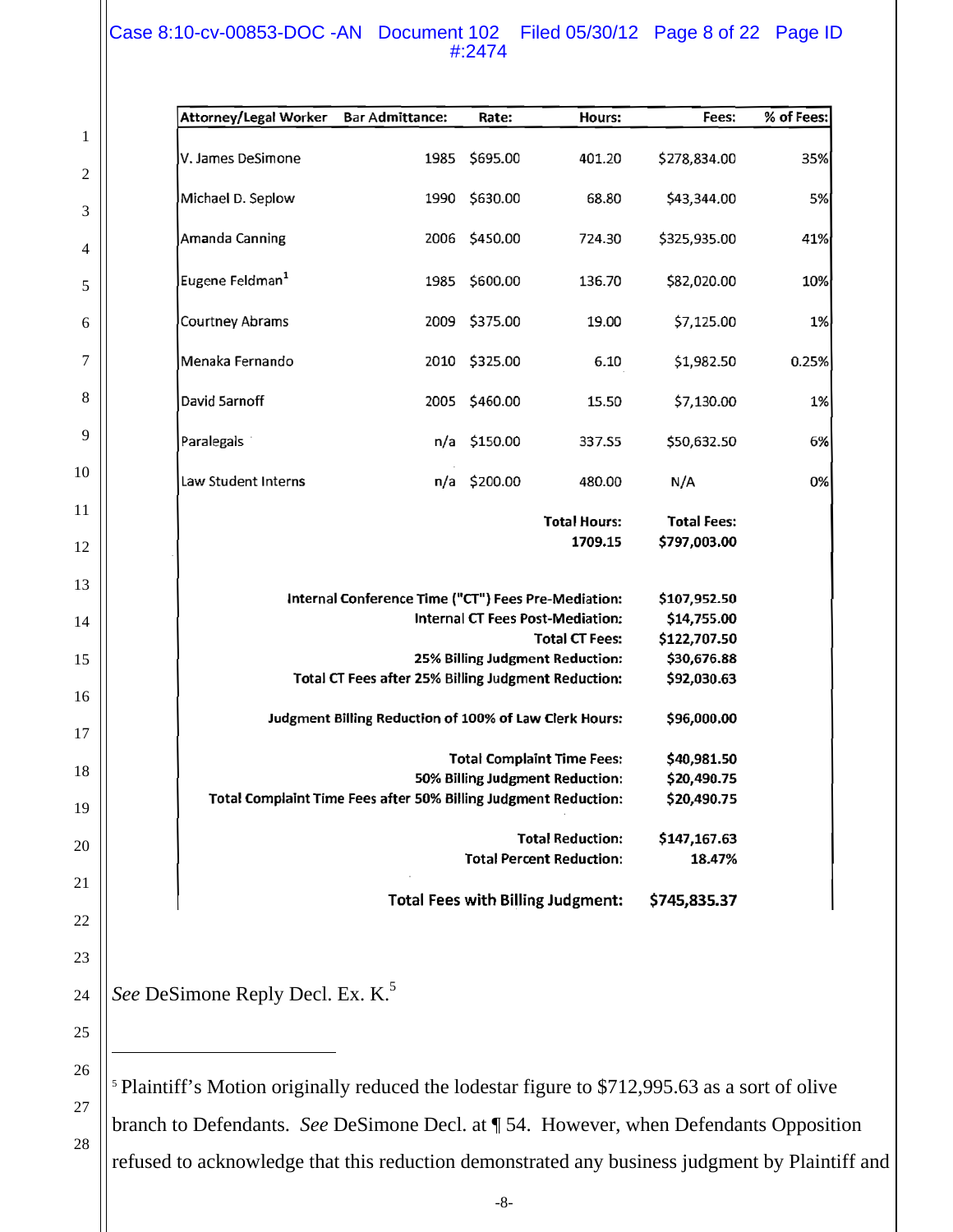#### **a. Reasonableness of Class Counsel's fee rates**

Both the United States Supreme Court and California Supreme Court have held that fee awards to public interest attorneys who do not charge their clients—such as Class Counsel—are "calculated according to the prevailing market rates in the relevant community, regardless of whether plaintiff is represented by private or nonprofit counsel." *Blum v. Stenson,* 465 U.S. 886, 895 (1984); *Folsom v. Butte County Ass'n of Govt's,* 32 Cal.3d 668, 683-84 (1982) (same). "The proper reference point in determining an appropriate fee award is the rates charged by private attorneys in the same legal market as prevailing counsel." *Trevinu v. Gates,* 99 F.3d 911, 925 (9th Cir.1996); *Blum,* 65 U.S. at 895, fn. 11 ("[R]ates charged in private representations may afford relevant comparisons.").

12 13 14 16 18 19 20 22 Plaintiff has established the reasonableness of Class Counsel's fee rates through the declarations by Class Counsel and three other attorneys who practice civil rights litigation in Southern California. *See United Steelworkers of Am. v. Phelps Dodge Co.*, 896 F.2d 403,407 (9th Cir. 1990) ("Affidavits of the plaintiffs' attorney and other attorneys regarding prevailing fees in the community, and rate determination in other cases, particularly those setting a rate for the plaintiffs' attorney, are satisfactory evidence of the prevailing market rate."); *Bouman v. Block,* 940 F.2d 1211, 1235 (9th Cir. 1991) (the submission of "declarations stating that the rate was the prevailing market rate in the relevant community [was] ... sufficient to establish the appropriate rate for lodestar purposes"). In addition, Plaintiff has established the reasonableness of Class Counsel's fee rates through comparison with other cases. *See Nadarajah v. Holder*, 569 F.3d 906, 917 (9th Cir. 2009) (affirming award of attorneys' fees at rate of \$500 per hour where party had submitted a declaration describing her experience and attached copies of fee awards in the same geographical area where counsel had comparable experience).

For example, *Californians for Disability Rights v. Cal. DOT* (*Caltrans*) is a case from 2010 in which the court awarded attorneys' fees in an action to improve accessibility for people

-9-

27

 $\overline{\phantom{a}}$ 

28

1

2

3

4

5

6

7

8

9

10

11

15

17

21

23

24

25

26

instead sought to further reduce Class Counsel's fees, Plaintiff withdrew some of these reductions and sought \$745,520.37.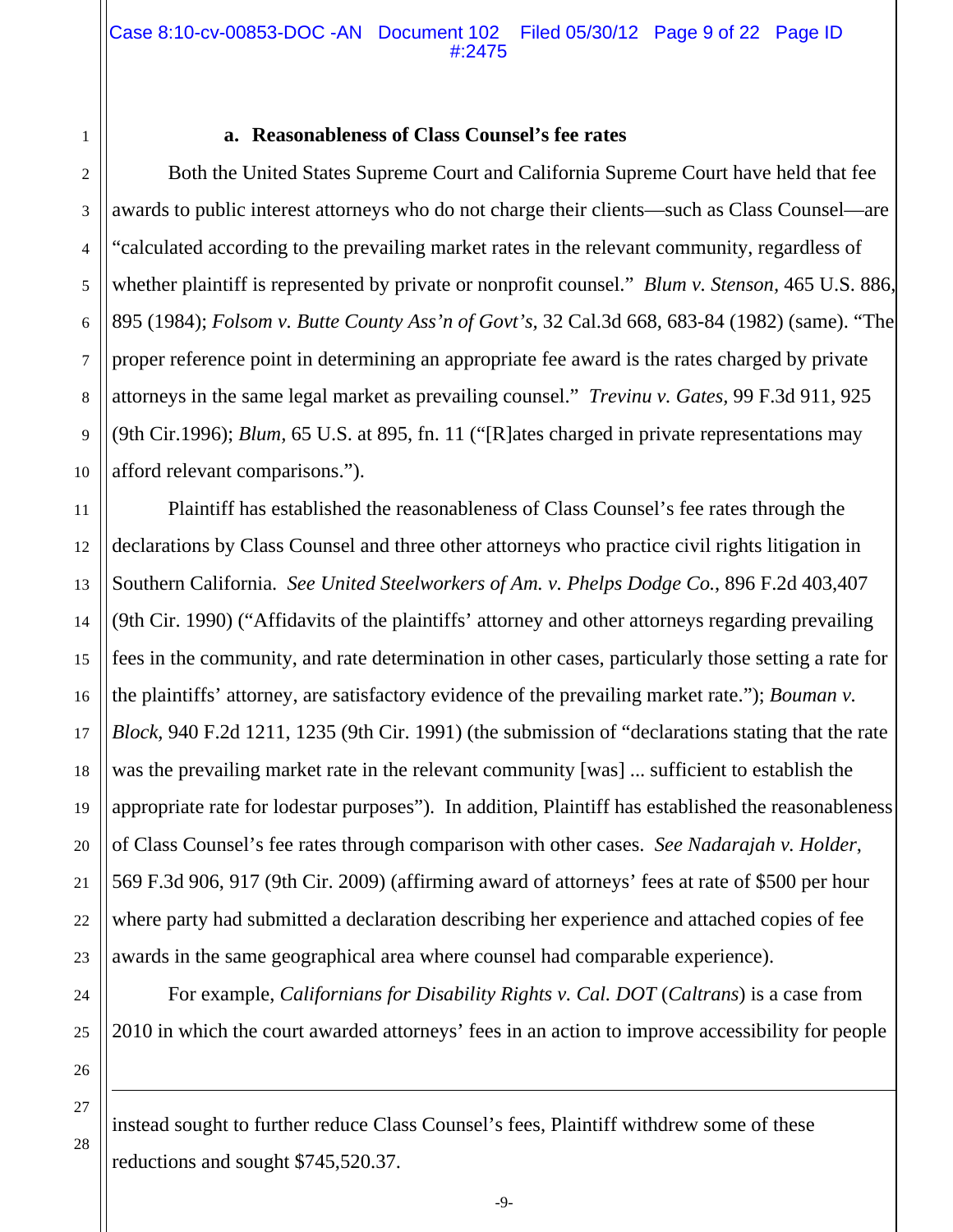#### Case 8:10-cv-00853-DOC -AN Document 102 Filed 05/30/12 Page 10 of 22 Page ID #:2476

1 2 3 4 5 6 7 8 9 10 11 12 13 14 15 with mobility disabilities. *See* No. C 06-05125 SBA (MEJ), 2010 U.S. Dist. LEXIS 141030, \*3 (N.D.Cal. Dec. 13, 2010). The court found reasonable \$730/hour for a 1985 graduate and \$740/hour for a 1984 graduate, which is \$35/hour greater than the rate requested by Mr. DeSimone, a 1985 graduate. *Id.* at \*39. Similarly, the court found reasonable \$660/hour and \$650/hour for a 1991 and 1992 graduate respectively, while Mr. Seplow, a 1990 graduate, is only requesting \$630/hour. *Id.* Likewise, an attorney with six years experience, the same number of years of practice as Ms. Canning, was awarded \$500/hour, and a five year attorney was awarded \$475. *Id.* By contrast, Ms. Canning is only requesting \$450/hour. Given that the *Caltrans* rates were approved in 2010 and it is now 2012, Class Counsel's requested rates are below the high end of the market. *See also Pereira v. Ralph's Grocery Co.*, CV 07-841 PA(FFMX), 2010 WL 6510346, \*1, 7 (C.D. Cal. July 1, 2010) (awarding attorneys' fees under ADA and CDPA and finding reasonable fee rates of \$700/hour in class action settlement); *Elder v. Nat'l Conference of Bar Examiners*, C 11-00199 SI, 2011 WL 4079623, \*1, 4 n.4 (N.D. Cal. Sept. 12, 2011) (awarding attorneys' fees under ADA and finding reasonable fee rates of \$730/hour for a 1985 graduate, \$640/hour for a 1993 graduate, \$535/hour for a 2003 graduate).

Because Plaintiff established reasonableness of Class Counsel's fee rates, the burden shifts to Defendants to rebut with evidence challenging the accuracy and reasonableness of the rates.<sup>6</sup> *See Gates*, 987 F.2d at 1397-98. Defendants argue that Class Counsel's fee rates are

<sup>6</sup> Class Counsel requested compensation for the work in this case at their regular hourly rates for the year 2012. This is appropriate because, for the fee award to be reasonable, it must be based on current, rather than historic, hourly rates. *Missouri* v. *Jenkins,* 491 U.S. 274, 284 (1989) (court may account for delay in payment through use of current rates); *Cruz ex rel. Cruz v. Alhambra Sch. Dist.*, 601 F. Supp. 2d 1183, 1195 (C.D. Cal. 2009). Furthermore, while the currently requested rates reflect an increase from Class Counsel's 2011 rates of up to, such an increase is justified by comparable increases in the market. *See Coles v. City of Oakland*, No. C03-2961 THE, 2007 WL 39304, \*7 (N.D. Cal. Jan. 4, 2007) (rejecting defendants' argument that rate increases should not surpass the rate of inflation and stating "the focus of the rate

 $\overline{\phantom{a}}$ 

16

-10-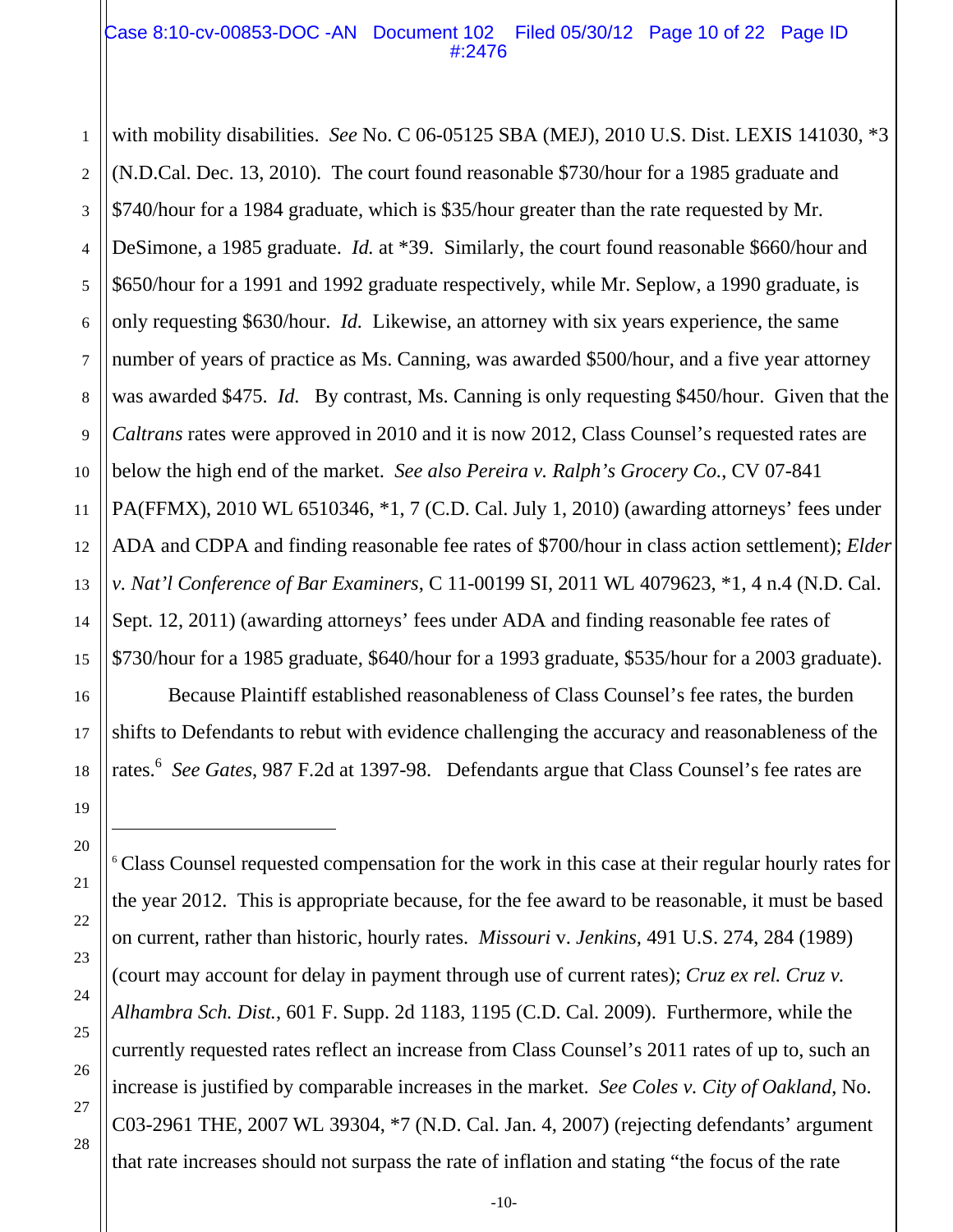unreasonable because: (1) one of the three attorneys who submitted declarations in support of Class Counsel is not an appropriate comparator; (2) some of the firms to which Class Counsel compares itself are not peer firms; (3) one court in a different case decided more than four years ago reduced the fee rate of one member of Class Counsel; and (4) Defendants' attorneys billed at lower rates than Class Counsel. All four arguments fail as a matter of law to meet Defendants' burden on rebuttal.

## **i. Sobel is valid comparator to Class Counsel**

Plaintiff's Motion included three declarations from lawyers who practice in the Southern California region attesting to the reasonableness of Class Counsel's fee rates. All three declarations are from litigators in class action litigation and civil rights law with comparable experience to Class Counsel. However, Defendants argue that one of these attorneys, Carol Sobel, is not an appropriate comparator because she "specializes in First Amendment Rights and police litigation," which is a "completely different area of law" from the disability rights law "at issue in this case." Defendants argue, without authority, that such specialization renders Sobel inapposite because "the relevant market in this case is comprised of attorneys in Los Angeles or

analysis is to ensure that fees are awarded at 'prevailing market rates in the relevant community,' and such rates may be affected by factors other than inflation, such as attorneys' additional years of experience or changes in the legal market") (quoting *Blum v. Stenson,* 465 U.S. 886, 895 (1984); *Parker v. Vulcan Materials Co. Long Term Disability Plan*, No. EDCV 07–1512 ABC (OPx), 2012 WL 843623, \*7 (C.D. Cal. Feb. 16, 2012) (approving as reasonable an approximate 10 percent increase between 2011 rates and 2012 rates and because "[i]t is common practice for attorneys to periodically increase their rates for various reasons, such as to account for expertise gained over time, or to keep up with the increasing cost of maintaining a practice"); *LaPeter v. Canada Life Ins. Co. of Am.*, No. CV06-121-S-BLW, 2009 WL 1313336 \*3 (D. Idaho May 11, 2009) ("It is typical for rates to increase on a yearly basis and, also, for associates' and paralegals' rates to increase as they gain more experience.").

 $\overline{\phantom{a}}$ 

-11-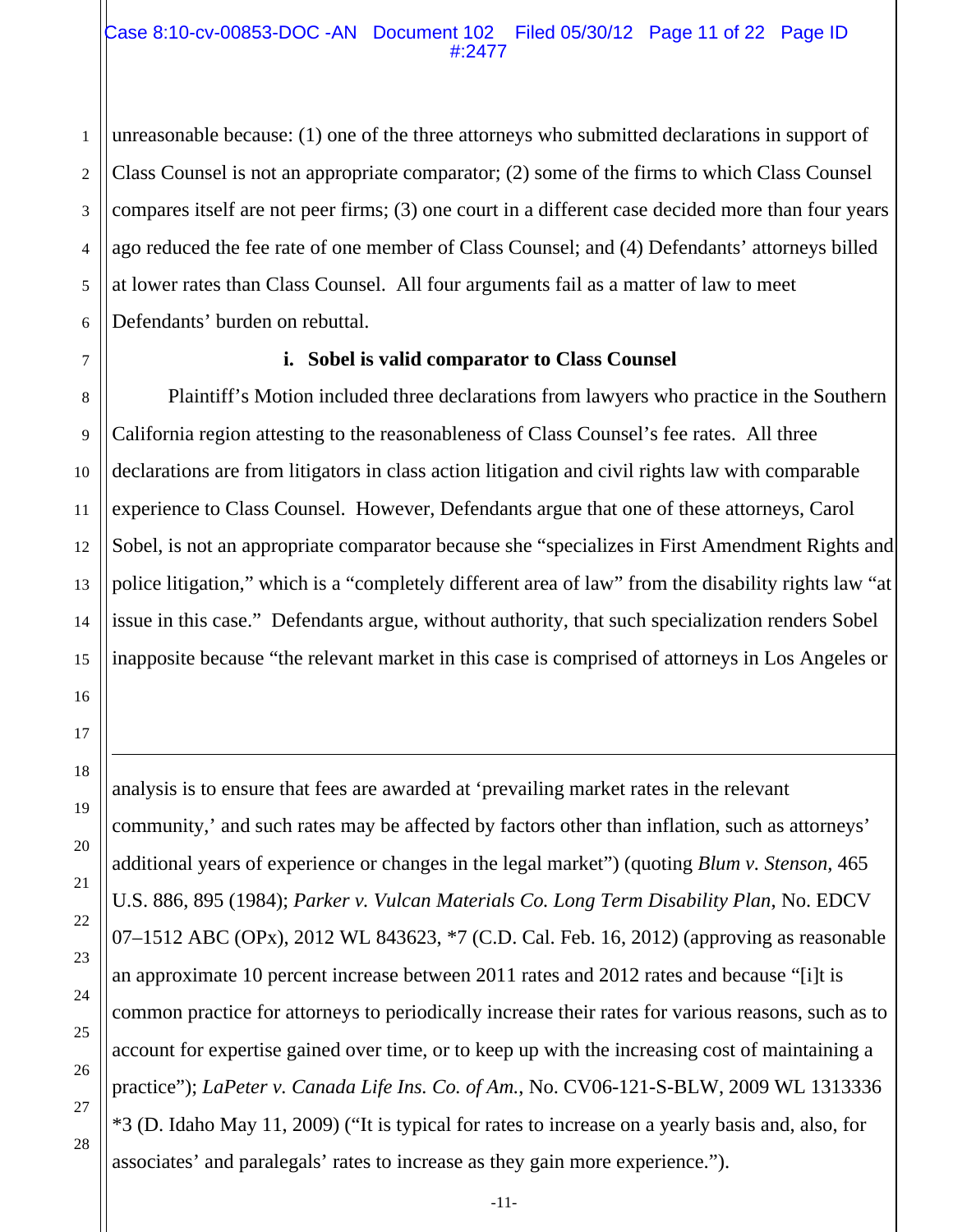Orange County who specialize in disability rights cases under Titles II and 11 of the ADA." Opp'n at 11.

3 4 5 6 7 8 9 10 11 12 13 14 15 16 17 18 First, Defendants are incorrect as matter of law that the relevant market is limited only to attorneys who specialize in the specific disability rights laws at issue here. Defendants' unsubstantiated argument is contradicted by the Federal and California fee-shifting statutes at issue here, which "specifically offer[] statutory attorney fees as incentive to encourage attorneys to handle these important cases." *Blackwell v. Foley*, 724 F. Supp. 2d 1068, 1077 (N.D. Cal. 2010) (discussing ADA and CDPA); *Donald v. Cafe Royale, Inc.*, 218 Cal. App. 3d 168, 179 (1990) ("[T]he [California] Legislature's purpose in imposing increased penalties and additional enforcement methods is to guarantee compliance with equal access requirements."). This legislative purpose is thwarted if the relevant market is limited only to disability rights specialists; where the prevailing market rate for non-specialists is greater than the rate for disability rights specialists, non-specialists will lack the incentive to litigate these cases and thus the pool of available attorneys will shrink. Perhaps for this reason, Congress did not limit the relevant market as narrowly as Defendants would wish; in fact, in other fee-shifting statutes, Congress expressly stated it "intended that the amount of fees awarded . . . be governed by the same standards which prevail in other types of complex Federal litigation, such as antitrust cases." *City of Riverside v. Rivera,* 477 U.S. 561, 575 (1986) (internal quotations omitted).<sup>7</sup>

Alternatively, even if Defendants were correct that *one* of three declarations provides an inapt comparator, the Court can not reduce Class Counsel's fee rates because the *other two*  declarations alone satisfy Plaintiff's burden to show the reasonableness of Class Counsel's fee

<sup>7</sup> Furthermore, Defendants' rule is troubling as a matter of policy. Historically, civil rights activists and public interest attorneys have benefitted from a cross-pollination of ideas between various social movements; indeed, the incorporation of fee-shifting statutes in the ADA can be ascribed to their success in other civil rights statutes. Thus, the Court is highly skeptical that the Federal or California legislatures intended to create a fee award system that ghettoized the disability rights field within the civil rights law.

 $\overline{\phantom{a}}$ 

19

20

1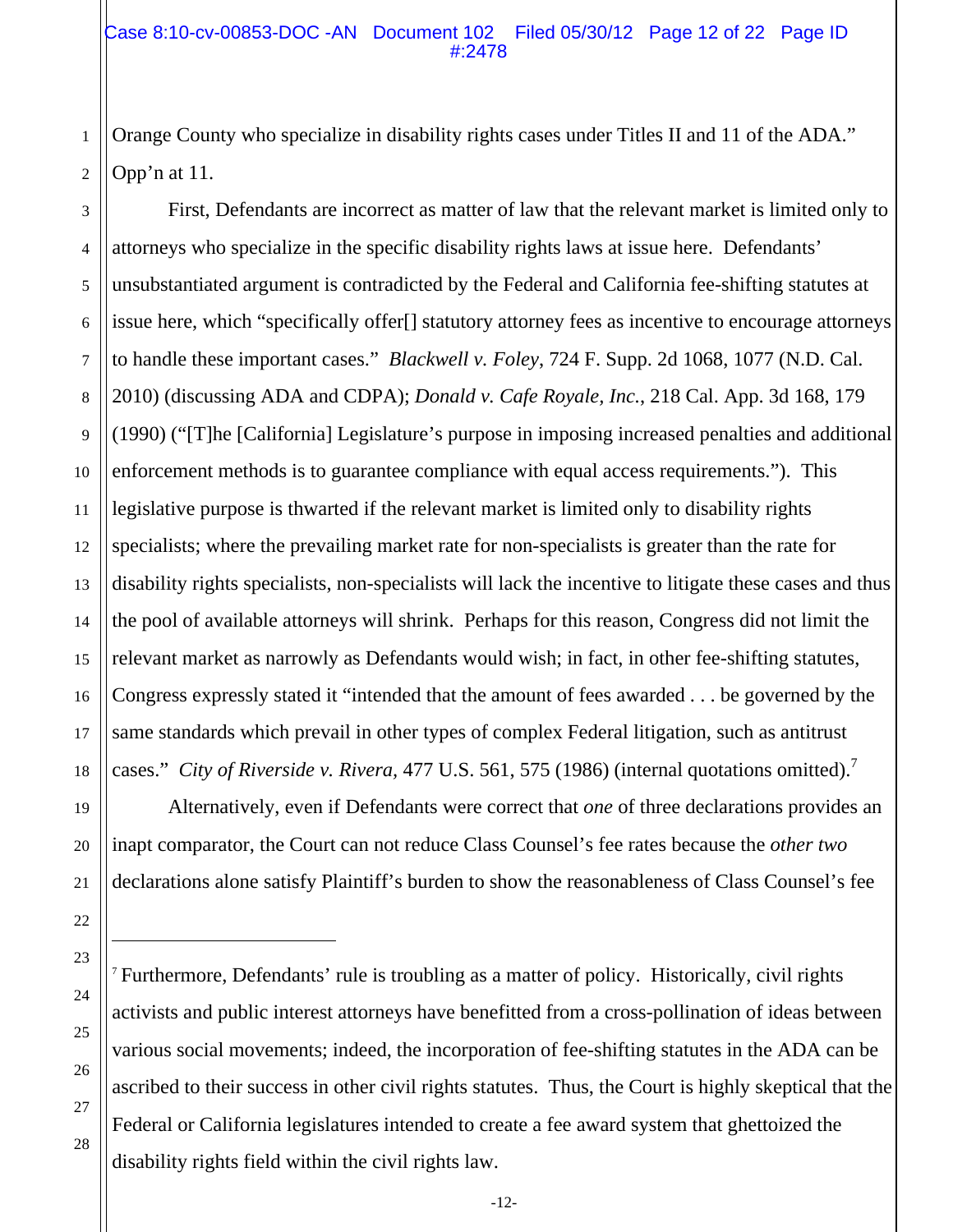#### Case 8:10-cv-00853-DOC -AN Document 102 Filed 05/30/12 Page 13 of 22 Page ID #:2479

rates. Defendants' opposition is entirely silent as to these other two declarations in support of Class Counsel's fees. Such silence is insufficient to meet Defendants' burden to rebut the reasonableness of these rates with specific evidence. *See Gates*, 987 F.2d at 1397-98.

 In sum, the Court is not persuaded by Defendants' argument that Class Counsel's rate should be reduced simply because one of three comparators is not a disability rights specialist.

## **ii. Attorneys at large, prestigious firms are valid comparators to Class Counsel**

Defendants argue that the fee rates at some of the firms to which Class Counsel compares itself are inappropriate because these firms are "the most prestigious international law firms in the country," and thus have "the highest hourly rates," whereas Class Counsel work at a 12 attorney boutique. Opp'n at 11. Defendant submitted two declarations from attorneys at elite firms that aver that their fee rate is lower than some of the fee rates of Class Counsel. Defendants offer no authority to explain why the size of a firm or the firm's reputation renders comparisons to Class Counsel inappropriate.

Courts have rejected similar arguments under similar fee-shifting statutes. *See e.g.*, *Cruz ex rel. Cruz v. Alhambra Sch. Dist.*, 601 F. Supp. 2d 1183, 1194-95 (C.D. Cal. 2009) (rejecting defendant's argument "that it is inappropriate to determine rates for Plaintiffs' attorneys using data from large law firms because such firms generally do work in areas of federal litigation that garner higher rates than those charged for civil rights litigation"). The reasoning is two-fold. First, the Supreme Court and Ninth Circuit have expressly endorsed comparisons to "*lawyers* of reasonably comparable skill, experience, and reputation" and have never required prevailing party's counsel to *also* prove that their *firm* is the same size or has the same level of prestige as that of comparator attorneys. *See Blum v. Stenson*, 465 U.S. 886, 896 n. 11 (1984) (emphasis added); *Trevinu v. Gates,* 99 F.3d 911, 925 (9th Cir.1996) ("[R]ates charged by private *attorneys* in the same legal market as prevailing counsel.") (emphasis added). Indeed, a rule requiring a comparison of firms would be artificially depress attorney fee awards, as few civil rights firms can afford to employ hundreds of associates given the uncertainty of contingency-fee litigation. Second, attorneys at large, prestigious law firms are valid comparators because they do, in fact,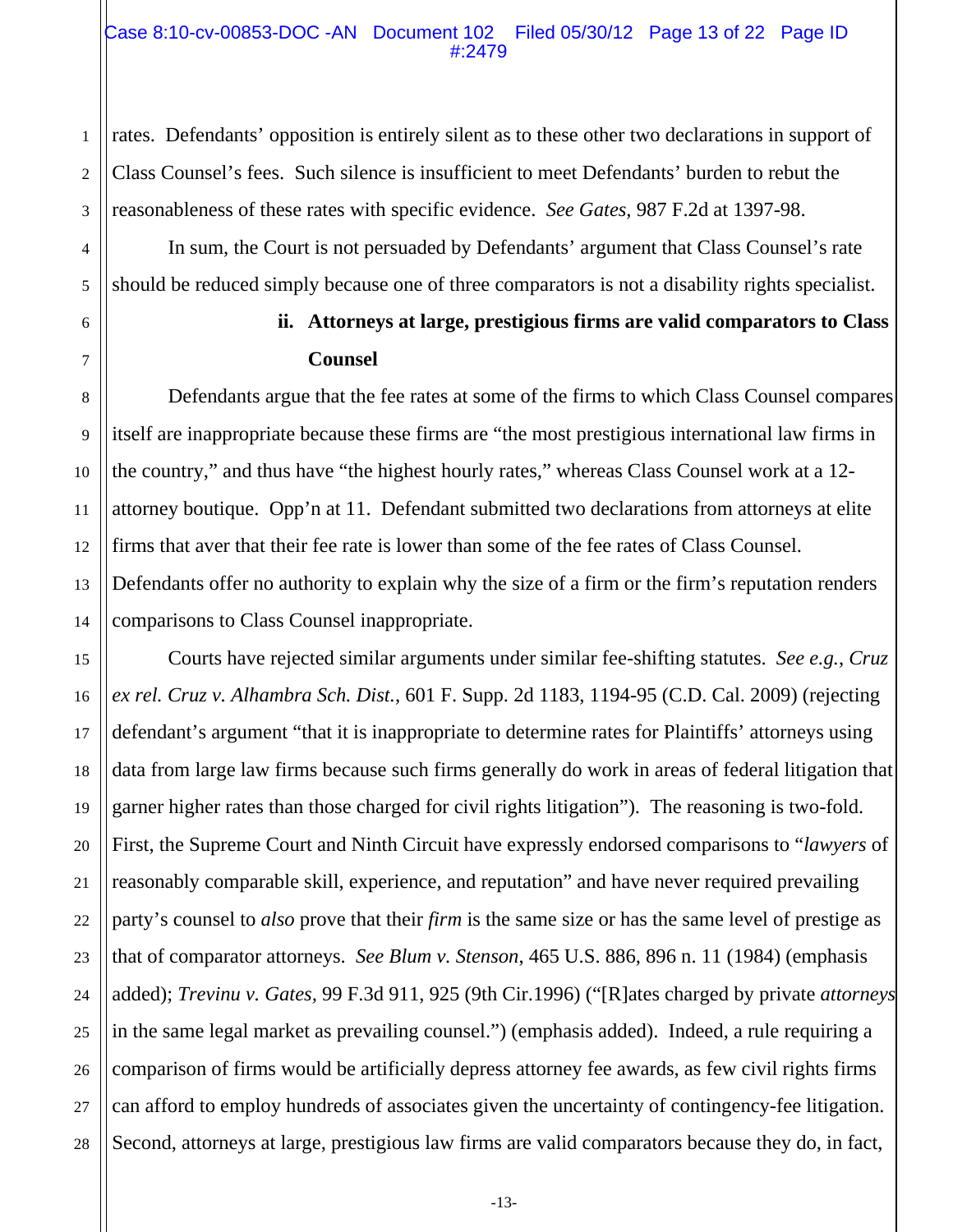#### Case 8:10-cv-00853-DOC -AN Document 102 Filed 05/30/12 Page 14 of 22 Page ID #:2480

2 3 sometimes litigate civil rights cases; indeed, courts have awarded attorneys fees to attorneys at Skadden Arps, one of the firms to which Class Counsel compares themselves, in disabilities rights cases. *See e.g., Californians for Disability Rights v. Cal. DOT* (*Caltrans* No. C 06-05125 SBA (MEJ), 2010 U.S. Dist. LEXIS 141030, \*3 (N.D.Cal. Dec. 13, 2010) (finding reasonable a \$730/hour fee awarded to a Skadden Arps attorney in an action to improve accessibility for people with mobility disabilities).

Moreover, Class Counsel's firm reputation *is* prestigious and thus on par with its comparator firms. Class Counsel's firm is a major player in litigating cutting edge international human rights cases, as exemplified by law partner Paul Hoffman's February 2012 argument before the U.S. Supreme Court in *Kiobel* v. *Royal Dutch Petroleum,* Case No.1 0-1491. *See* DeSimone Reply Dec at ¶19. One of the members of Class Counsel, DeSimone, has been named by the Daily Journal among the Top 50 Employment Lawyers in the State of California, inclusive of lawyers from top international law firms, for three years in a row. *Id.*

Alternatively, even if Defendants were correct that attorneys from some law firms were inapt comparators, the Court can not reduce Class Counsel's fee rates because the declarations from three civil rights attorneys alone satisfy Plaintiff's burden to show the reasonableness of Class Counsel's fee rates. As noted previously, Defendants' opposition is entirely silent as to two of these declarations. Such silence is insufficient to meet Defendants' burden to rebut the reasonableness of these rates with specific evidence. *See Gates*, 987 F.2d at 1397-98.

 In sum, the Court is not persuaded by Defendants' argument that Class Counsel's rate should be reduced simply because some of the fee rates cited in support of Class Counsel's fees are from attorneys working at firms of a different size or reputation than Class Counsel's firm.

# **iii. A different court's decision to reduce DeSimone's fees in a different case decided more than four years ago is not sufficient evidence to reduce DeSimone's fees in this case**

Defendants argue that this Court should reduce the fee rate of one member of Class Counsel, DeSimone, because one state court in a different case decided more than four years ago reduced DeSimone's fee rate. Defendants rely on *Benham v. S&J Sec. & Investigation*, in which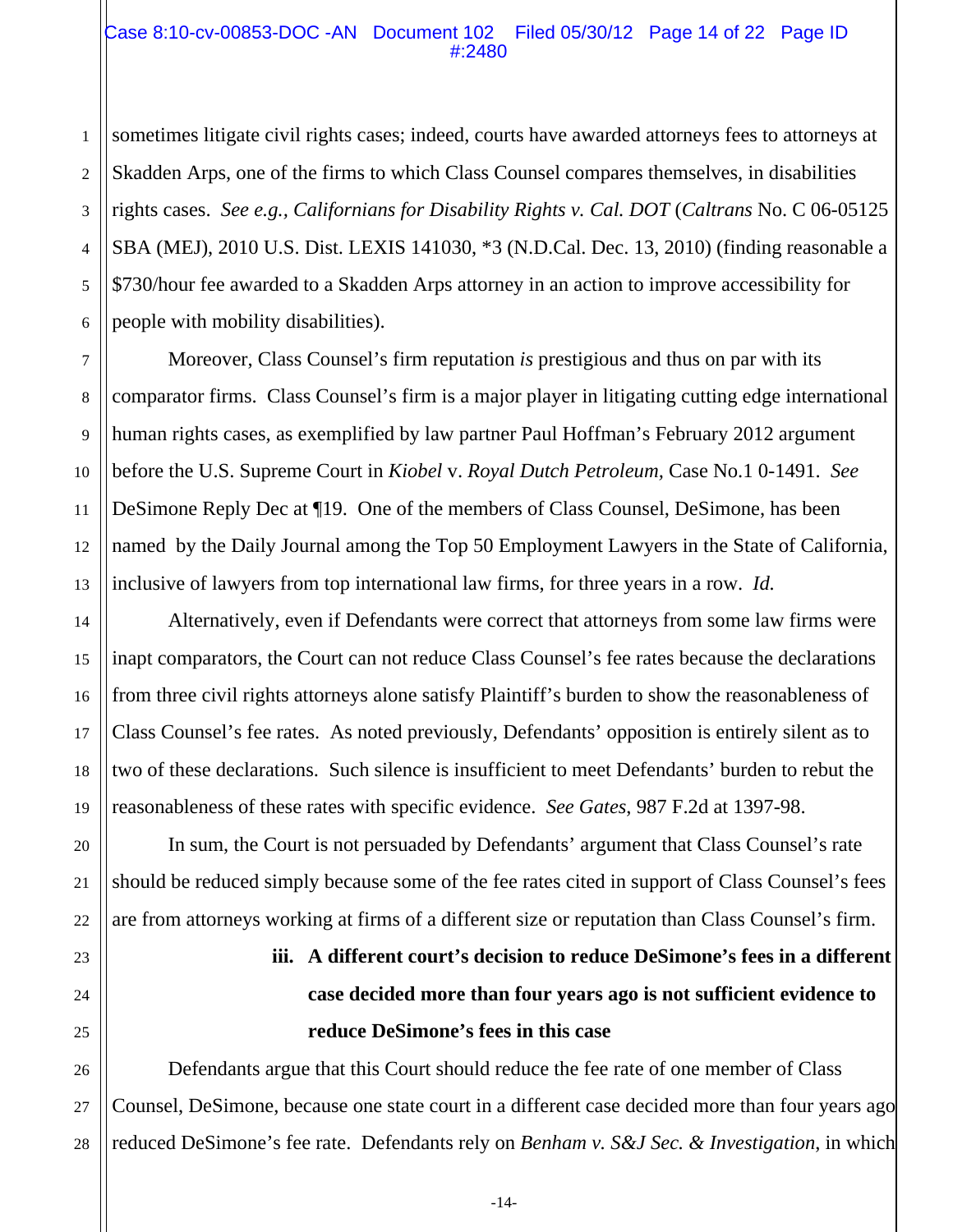#### Case 8:10-cv-00853-DOC -AN Document 102 Filed 05/30/12 Page 15 of 22 Page ID #:2481

3 4 5 a California Court of Appeals held that the "trial court did not act arbitrarily or capriciously in setting rates" of \$425/hour rather than DeSimone's requested \$600/hour because the "trial court explained that the rate determinations were based on the simplicity of the facts and the lower level of expertise required in this case." 2010 Cal. App. Unpub. LEXIS 1616, \*29, \*33 (Cal. App. 2d Dist. Mar. 8, 2010).

6 7 10 12 13 14 15 16 18 19 20 22 24 First, Defendants' argument to reduce fee rates to the rates awarded in cases prior to the action for which fees are sought fails as a matter of law because, as courts have recognized when rejecting identical arguments, such "cases do not necessarily reflect the *prevailing* market rate, which is the appropriate standard." *Salinas v. Rite Aid Lease Mgmt. Co.*, CV-10-7499-SVW-FMO, 2011 WL 1107213, \*1-2 (C.D. Cal. Mar. 17, 2011) (awarding attorneys' fees in ADA action to improve wheelchair users' access to chain store). While *past* fee rates may be useful evidence to show a *floor* below which a court's fee calculations should not drop, past fee rates in no way support the conclusion that a court should *reduce* the fees in the present case to the rates awarded in the past. Defendants' logic would produce the absurd result of fee rates flat lining at the rate set by the first court to award fees. In fact, courts routinely recognize that fee rates increase over time based on a variety of factors. *See e.g.*, *Parker v. Vulcan Materials Co. Long Term Disability Plan*, No. EDCV 07–1512 ABC (OPx), 2012 WL 843623, \*7 (C.D. Cal. Feb. 16, 2012) (approving as reasonable an approximate 10 percent increase between 2011 rates and 2012 rates and because "[i]t is common practice for attorneys to periodically increase their rates for various reasons, such as to account for expertise gained over time, or to keep up with the increasing cost of maintaining a practice"); *LaPeter v. Canada Life Ins. Co. of Am.*, No. CV06- 121-S-BLW, 2009 WL 1313336 \*3 (D. Idaho May 11, 2009) ("It is typical for rates to increase on a yearly basis and, also, for associates' and paralegals' rates to increase as they gain more experience.").

Alternatively, even if Defendants were correct that fee rates could be reduced to past rates, the Court can not reduce Class Counsel's fee rates because Defendants' evidence that one court reduced DeSimone's fee rate four years ago is insufficient to defeat DeSimone's evidence

1

2

8

9

11

17

21

23

25

26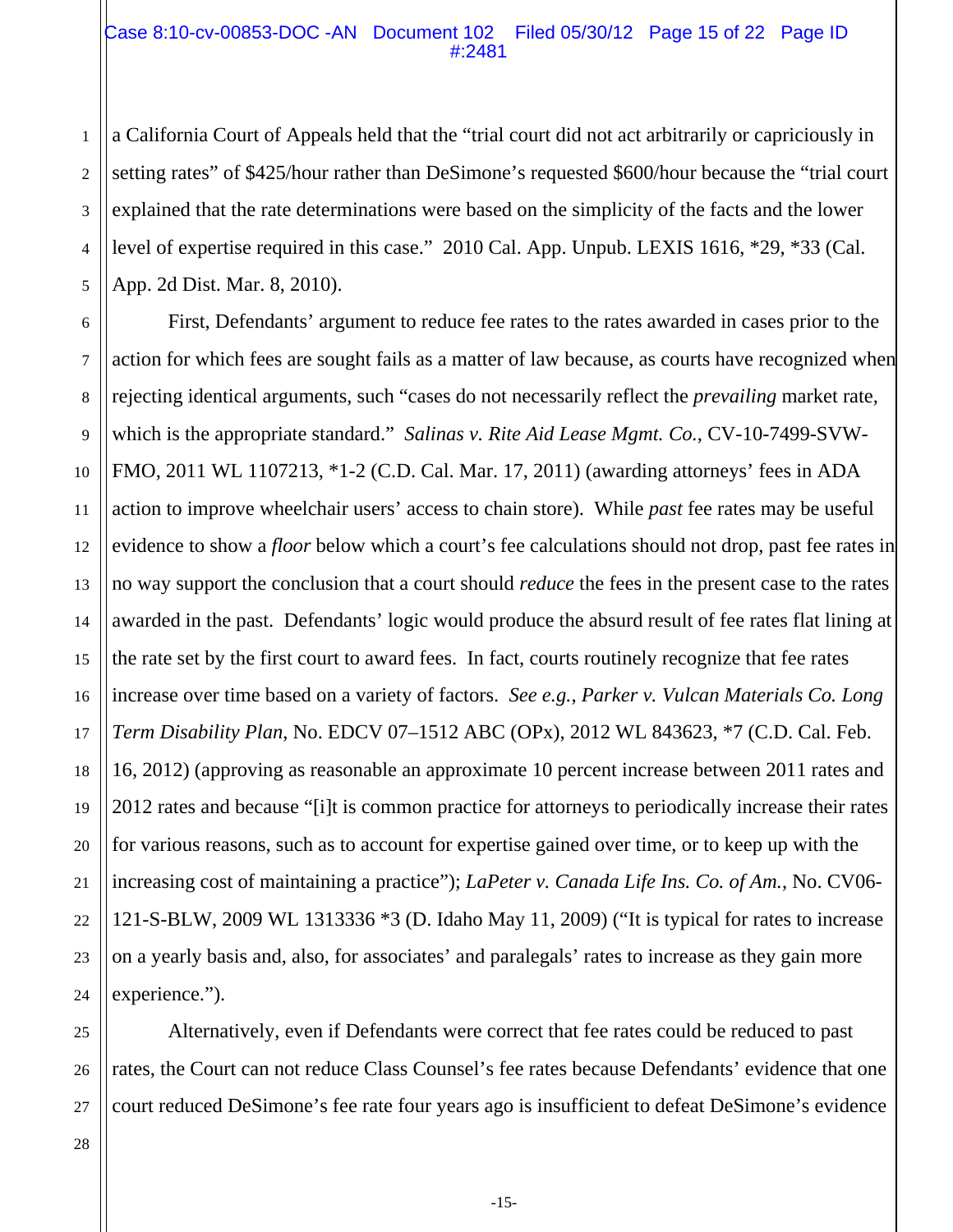#### Case 8:10-cv-00853-DOC -AN Document 102 Filed 05/30/12 Page 16 of 22 Page ID #:2482

1 2 that other courts have awarded him higher fee rates.<sup>8</sup> DeSimone's declaration provides the names and case numbers of five cases from more recent years—at least two of which are from this Court's district—awarding DeSimone an hourly rate of \$600 to \$650 per hour. *See* DeSimone Decl. ¶ 36 (citing two 2009 cases awarding \$600/hour and \$625/hour; a 2010 case and two 2011 cases awarding \$650/hour).<sup>9</sup> It is Defendants' burden to rebut Plaintiff's evidence, and this burden is not met given Defendants' failure to distinguish DeSimone other five cases.

<sup>8</sup> The rates approved in *Benham* were based on 2008 rates, when the trial court originally granted Plaintiffs fees, not 2012 rates—nor even, as Defendants suggest, the rates when the matter was up on appeal in 2010. *See* DeSimone Reply Decl. at 20.

<sup>9</sup> The Court overrules Defendants' objection to DeSimone's declaration. Defendants assert that a declaration under penalty of perjury from an attorney who was counsel of record on a case in which he and his firm were awarded attorneys fees by the Court, and who has personal knowledge of the hourly rate awarded, somehow is not competent to set forth the hourly rate. Defendants are wrong. DeSimone's declaration, which is based on personal knowledge, properly sets forth the basis for the requested hourly rates for himself and his co-counsel, including the name and case numbers. His declaration is not hearsay and satisfies all of the necessary foundational requirements for this Court to consider the requested hourly rate. Further, the "best evidence rule" deals with the contents of a written document and simply does not apply to the declaration of an attorney with personal knowledge of the rates he and his firm were awarded by the Court. There is simply no requirement that Plaintiff has to clutter the docket by attaching all of the actual orders setting forth the hourly rates awarded in cases in which DeSimone and his firm were counsel of record. *See United Steelworkers of Am. v. Phelps Dodge Co.*, 896 F.2d 403,407 (9th Cir. 1990) ("Affidavits of the plaintiffs' attorney ... regarding prevailing fees in the community, and rate determination in other cases, particularly those setting a rate for the plaintiffs' attorney, are satisfactory evidence of the prevailing market rate.").

 $\overline{\phantom{a}}$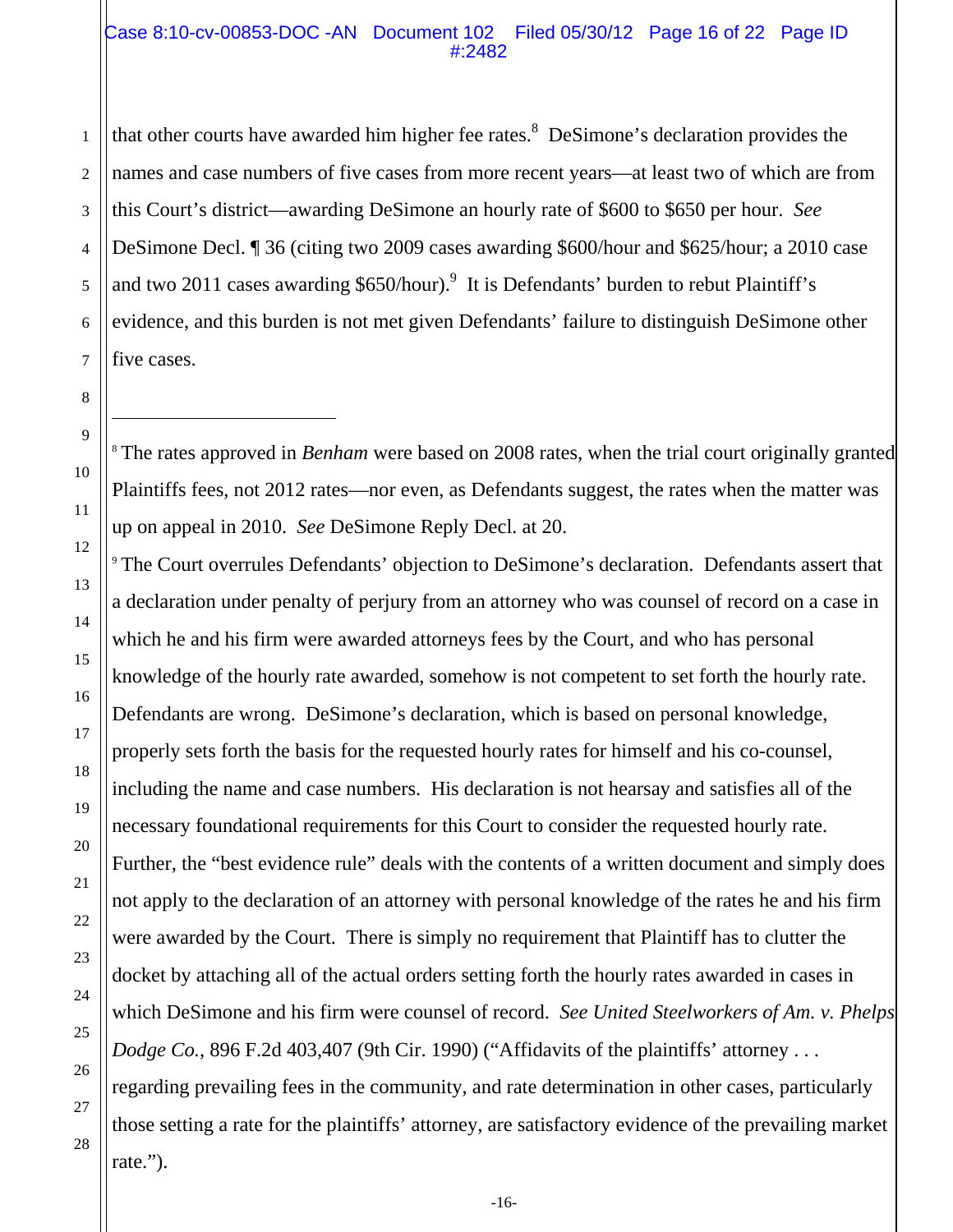In sum, the Court is not persuaded by Defendants' argument that DeSimone's fee rate should be reduced simply because one state court in a different case decided more than four years ago reduced DeSimone's fee rate.

# **iv. The lower fee rates of Defendants' attorneys are not valid bases for reducing Class Counsel's fee rates**

Defendants argue that Class Counsel's fee rate should be reduced because Defendants' attorneys billed at lower rates than Class Counsel. Defendants' argument fails as a matter of law because Defendants' attorneys' hourly rate charged to clients is not the standard by which Class Counsel's fees are measured. *See Trevino, supra,* 99 F.3d at 925 (holding defense counsel's rates to be an improper starting point in determining plaintiff counsel's reasonable hourly rate). *See also EEOC.* v. *Harris Farms, Inc.*, 2006 WL 1028755, \*19 (E.D. Cal. Mar. 1,2006) (court declined to compare a plaintiff attorney's requested hourly rate to the hourly rate of a defense attorney). Non-contingent rates such as those charged by Defendants' attorneys do not account for the inherent risks associated with contingent work and delay in payment. *See Welch v. Metro. Life Ins. Co.*, 480 F.3d 942, 946-47 (9th Cir. 2007). Furthermore, Defendants' attorneys have not shown that their experience or reputation is comparable to that of Class Counsel.

## **v. Conclusion regarding fee rates**

In sum, the Court rejects as a matter of law all of Defendants' arguments to reduce Class Counsel's fee rates. Accordingly, the Court holds that Class Counsel's fee rates are reasonable.

## **b. Reasonableness of hours worked**

The court "should defer to the winning lawyer's professional judgment as to how much time he was required to spend on the case." *Moreno v. City of Sacramento*, 534 F.3d 1106, 1112 (9th Cir. 2008); *Blackwell v. Foley*, 724 F. Supp. 2d 1068, 1081 (N.D. Cal. 2010) ("An attorney's sworn testimony that, in fact, [she] took the time claimed . . . is evidence of considerable weight on the issue of the time required."). To reduce the number of hours worked, "it must appear that the time claimed is obviously and convincingly excessive under the circumstances." *Blackwell*, 724 F. Supp. 2d at 1081 (awarding attorneys fees under the same three statutes at issue here, Section 12205, Section 55, and Section 1201.5). This is true because

1

2

3

4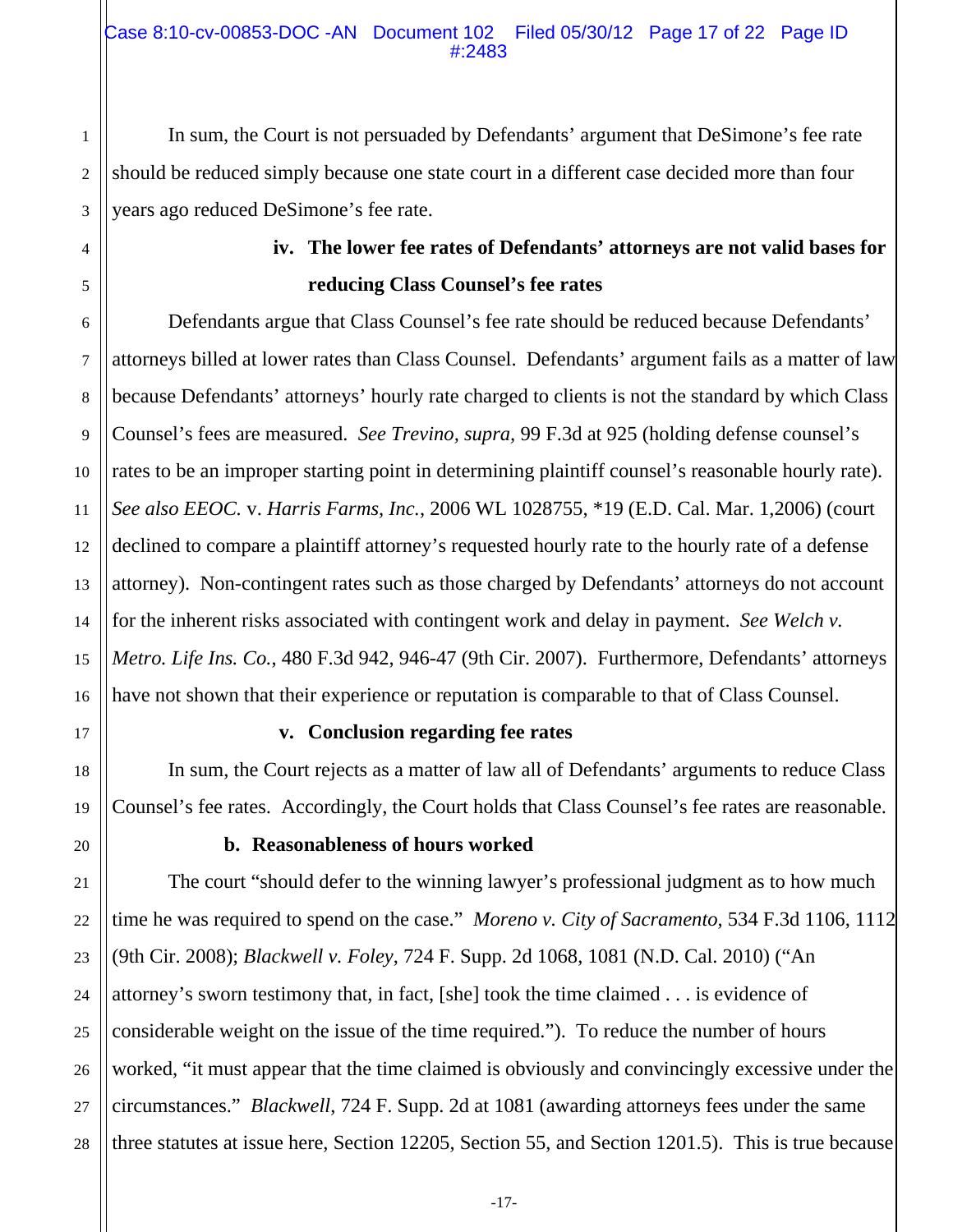#### Case 8:10-cv-00853-DOC -AN Document 102 Filed 05/30/12 Page 18 of 22 Page ID #:2484

"the purposes of the [fee-shifting] statutes will not be met" unless Plaintiff's attorneys are "reasonably compensated for all their time." *Id.*; *Moreno*, 534 F.3d at 1112 ("It must also be kept in mind that lawyers are not likely to spend unnecessary time on contingency fee cases in the hope of inflating their fees. The payoff is too uncertain, as to both the result and the amount of the fee.").

Plaintiff's moving papers and declarations show that Class Counsel efficiently staffed this matter by primarily assigning one associate to handle the bulk of the discovery and motion drafting with oversight by an experienced partner. *See* DeSimone Decl. at ¶ 54; Canning Decl. at ¶ 9. In addition, Class Counsel exercised billing judgment by reducing the total billing for conferences by 25% and not billing at all for the 480 hours worked by law clerks to account for any inefficiencies. *See* DeSimone Decl. at ¶ 54; Canning Decl. at ¶ 9; Ex. K DeSimone Reply Decl. at ¶ 22 (reduction of time on complaint), ¶ 23 (conference time reduction).

Because Plaintiff established reasonableness of Class Counsel's hours, the burden shifts to Defendants to rebut with evidence challenging the accuracy and reasonableness of the hours. *See Gates*, 987 F.2d at 1397-98. Defendants, relying primarily on the conclusions of their fee consultant,<sup>10</sup> argue that Class Counsel's hours are unreasonable because: (1) hours worked by one member of Class Counsel should not be paid because he is not counsel of record; (2) hours billed on the complaint and on a summary judgment motion that was never filed are excessive; and (3) hours worked by one attorney reviewing another's work or on internal communications are duplicative. All three arguments fail to meet Defendants' burden on rebuttal.

23

24

25

26

1

2

3

4

5

6

7

8

9

10

11

12

13

14

15

16

17

18

19

20

# **i. Feldman's hours can not be reduced simply because he is not counsel of record or did not make an appearance**

Defendants argue that the hours worked by one member of Class Counsel, Feldman, should not be paid because he is not counsel of record and has "never made a single appearance in this case." Opp'n at 13. Defendants' argument fails as a matter of law because they cite no authority and precedent supports a contrary conclusion. In *Invision Media Services*, for

27 28

 $\overline{\phantom{a}}$ 

<sup>&</sup>lt;sup>10</sup> Defendants' fee consultant only reviewed billing records through October 18, 2011.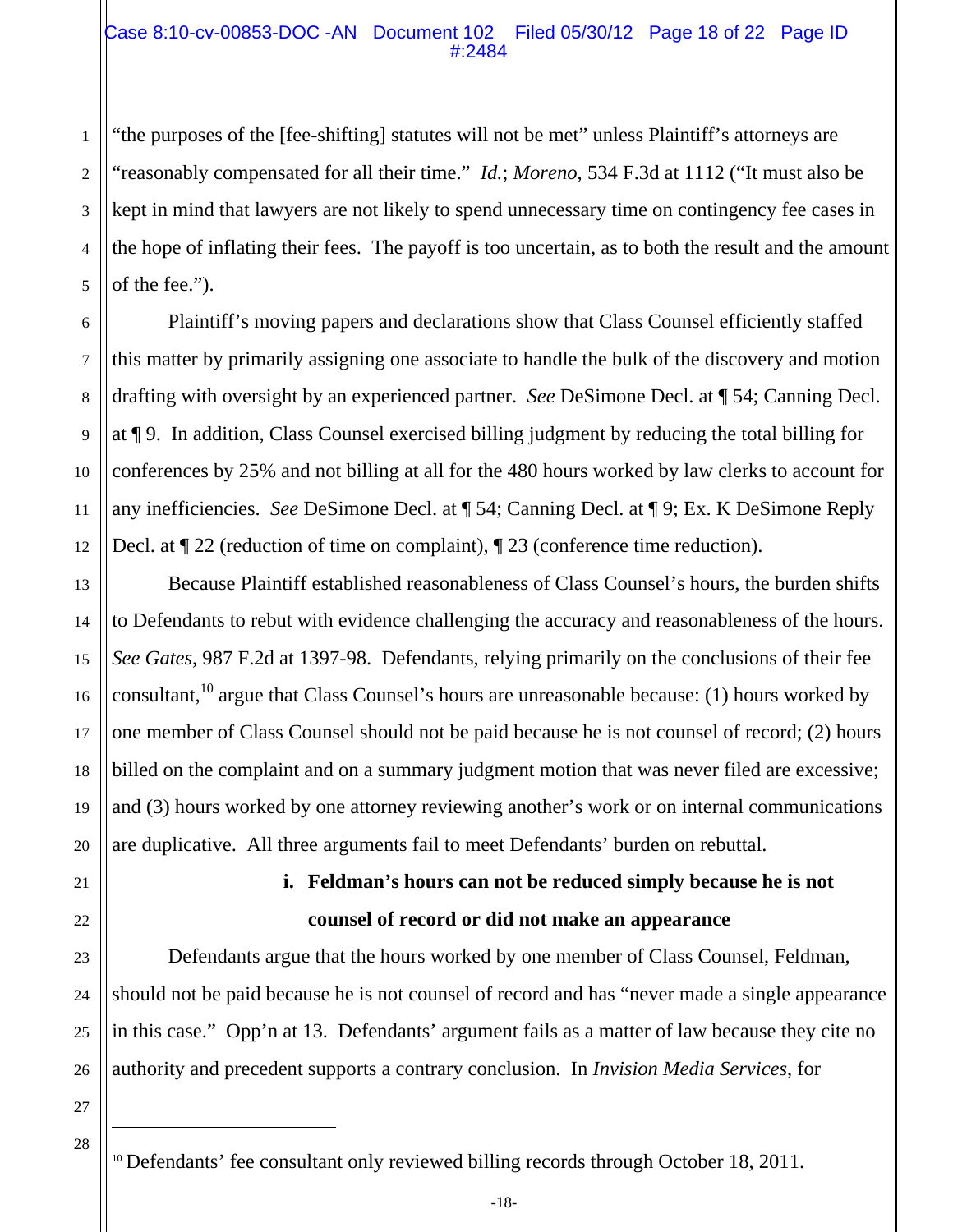#### Case 8:10-cv-00853-DOC -AN Document 102 Filed 05/30/12 Page 19 of 22 Page ID #:2485

1 2 3 4 5 6 7 8 9 10 11 example, the Ninth Circuit overturned the lower court and awarded fees to an attorney who had not made a formal appearance prior to the fee motion. *Invision Media Servs.* v.*Glen J Lerner*, 175 Fed.Appx. 904, 907 (9th Cir. Apr. 23, 2006). The court held that there was "no basis for requiring an attorney who actually contributed to the work product of another attorney" to be required to "enter appearances." *Id.*; *see also Wells Fargo Bank, N.A. v. Jones*, CIV.A. 07-3599, 2009 WL 911011 (E.D. La. Mar. 31, 2009) (following *Invision Media* to award attorneys fees for work done by attorney "prior to formal enrollment as counsel"). Similarly, other courts have found that the hours of contract attorneys—who, like Feldman, are not counsel of record nonetheless merit inclusion in the lodestar hours. *See In re Tyco Int'l, Ltd. Multidistrict Litig.*, 535 F. Supp. 2d 249, 272 (D.N.H. 2007) (like paralegal time, it is "appropriate to bill a contract attorney's time at market rates and count these time charges toward the lodestar.").  $<sup>11</sup>$ </sup>

# 12

13

14

15

16

17

18

19

20

21

22

23

24

## **ii. Hours worked on the complaint and summary judgment motion were not excessive**

Defendants argue that the hours worked on the complaint and on a summary judgment motion that was never filed are excessive and thus should be excluded from the lodestar figure. Defendants argue that the 78 hours billed on the complaint are excessive because the complaint contained only 3 pages of facts and five causes of action. Defendant cites two cases

which reduced the hours worked on the complaint: *Johnson v. Curtis O. Barnes, PC*, 2010 U.S. Dist. LEXIS 143286 (C.D. Cal. Dec. 13, 2010) and *Cyr v. Reliance Std. Life Ins. Co.*, 2008 U.S. Dist. LEXIS 110336 (C.D. Cal. Jan. 16, 2008).

Plaintiff has reduced by half the hours devoted to researching and drafting the complaint. *See* Reply at 20 n.14; DeSimone Reply Decl. Ex. K. Even if Plaintiff had not done so, the Court declines to follow Defendants' cases. Frankly, the Court suspects that several of the complaints it dismisses every week fail to state a claim because attorneys spend too *little* time researching

25 26 27

 $\overline{\phantom{a}}$ 

<sup>&</sup>lt;sup>11</sup> The Court need not address Defendants' other argument that 2.6 hours billed by Feldman should not be counted due to a lack of work description because Plaintiff has withdrawn those hours. *See* Feldman Decl. at ¶¶ 11.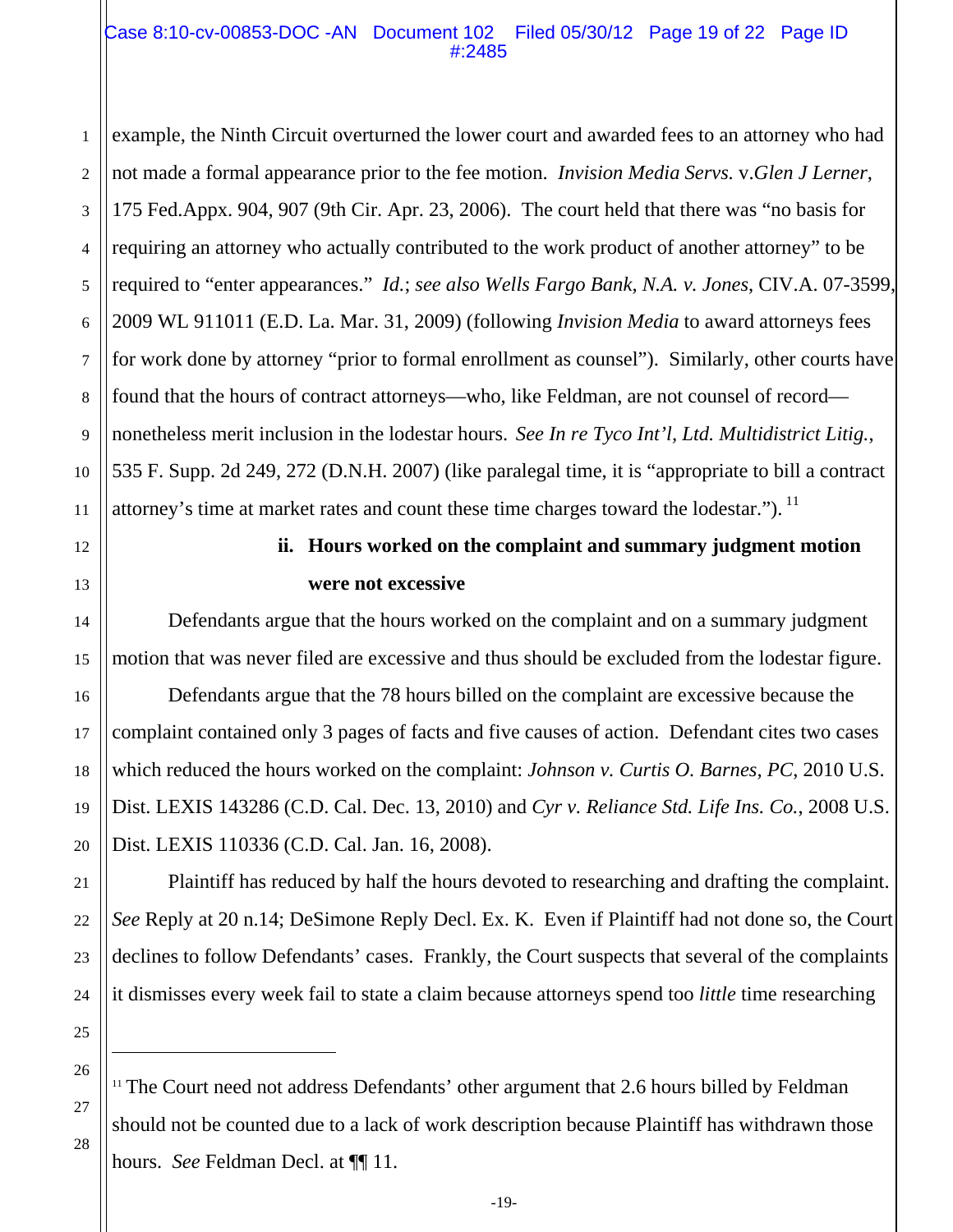#### Case 8:10-cv-00853-DOC -AN Document 102 Filed 05/30/12 Page 20 of 22 Page ID #:2486

1 2 3 4 5 6 the grounds for their case; the Court sees no reason why it should punish the attorney that researches the law and facts before putting paper to pen. Furthermore, Defendants'cases are distinguishable. Unlike the present case, *Cyr* was not a class action and did not involve the substantive law at issue here. *Cyr*, 2008 U.S. Dist. LEXIS 110336 at \*16 (reducing hours spent drafting an ERISA complaint). *Johnson*, also unlike the present case, "presented a narrow, straight-forward factual and legal issue" and the complaint was only eight pages. *Johnson*, 2010 U.S. Dist. LEXIS 143286 at \*5-6.

Defendants also argue that the hours worked on the summary judgment motion should be reduced because the motion was never filed. However, extensive authority supports awarding fees for time spent on unfiled motions. *See Marbled Murrelet v. Pacific Lumber Co.,* 163 F.R.D. 308, 327 (N.D. Cal. 1995) (rejecting defendant's argument that plaintiffs should not be awarded fees for time spent on a second amended complaint and possible motion for reconsideration, both of which were never filed, where the court found that it had no reason to doubt plaintiffs' representation that the work was reasonably related to the case at hand); *ExperExchange, Inc. v. Doculex, Inc.*, No. C–08–03875 JCS, 2010 WL 1881484, \*9 (N.D. Cal. May 10, 2010) (awarding party fees for time spent preparing a *Daubert* motion that was never filed and stating "[t]he fact that the motion was not, ultimately, filed, does not mean that the time spent preparing the motion was unreasonable."); *Rux v. Starbucks Corp.,* 2007 WL 1098550, \*3-4 (E.D. Cal. Apr. 12, 2007) (granting attorneys' fees for time spent drafting plaintiff's portion of a related joint statement regarding a discovery dispute which was ultimately not filed in light of defendant's last minute agreement to produce the requested deponent).

Furthermore, Defendants neglect to recognize that Defendants choose to negotiate a settlement days before the deadline for filing summary judgment motions; if Defendants had wished to not pay Class Counsel's fees, Defendants could have settled earlier. In addition, Plaintiff avers that it was only after Class Counsel met and conferred with Defense counsel on the motion for summary judgment that Defendants agreed to set a mediation date. Therefore,

-20-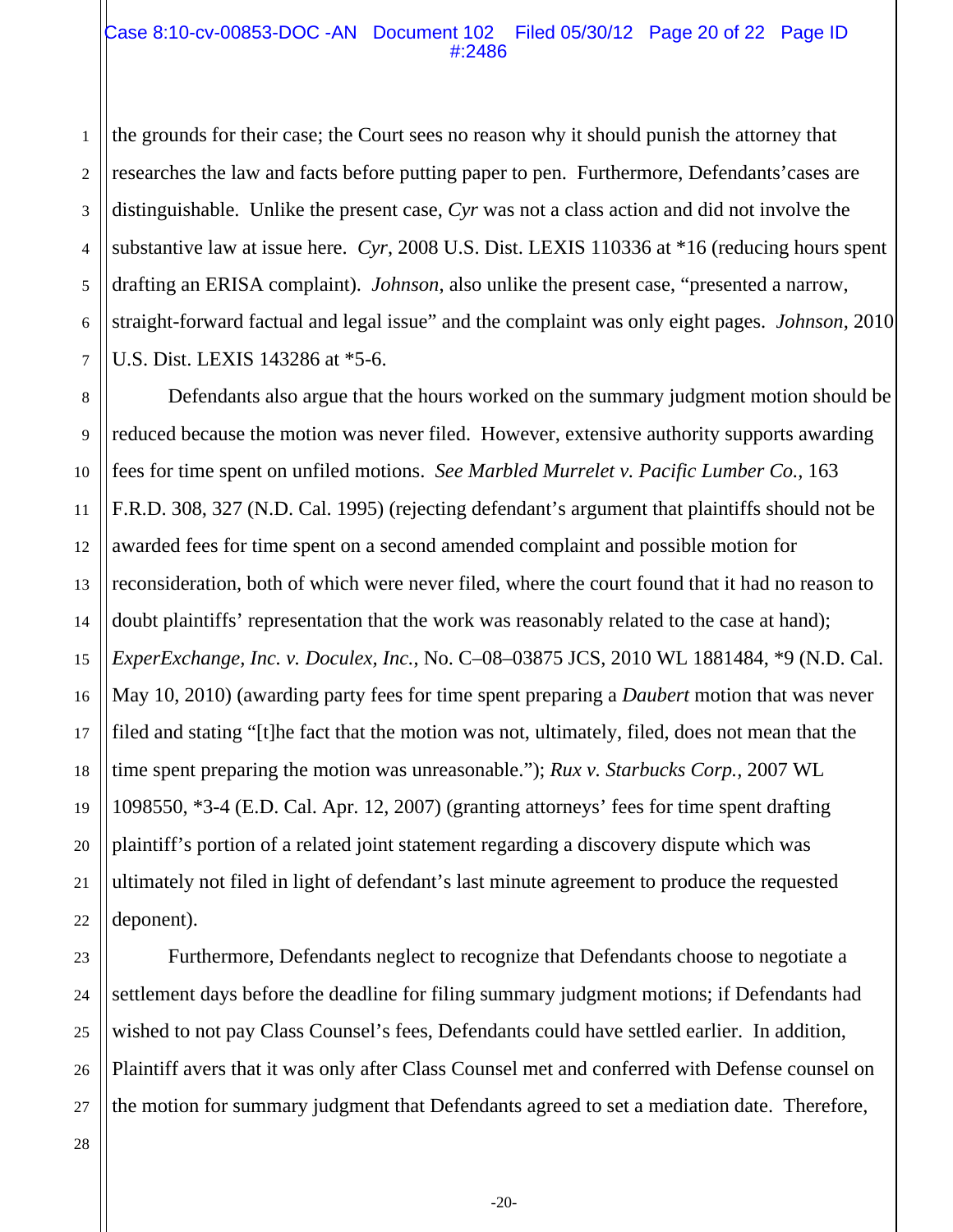Class Counsel had no assurance that the matter would settle. Given the looming motion cut-off deadline, Class Counsel was diligent in representing the certified class by preparing a motion.

 In sum, the Court is not persuaded by Defendants' argument to reduce the fees incurred in writing the complaint or summary judgment motion.

## **iii. Hours billed for reviewing another's work or on internal communications were not duplicative**

Defendants argue that the hours billed by one attorney reviewing another's work or on internal communications are duplicative and thus should be excluded from the lodestar figure. As the Court previously noted, this was a leanly-staffed case where more than 75% of the hours were billed by only two attorneys. Thus, the Court declines to reduce the hours simply because Class Counsel kept each other informed about the case and double-checked each other's work; indeed, many motions this Court denies would have benefitted from a second read and more strategizing by the attorneys involved.

## **iv. Conclusion regarding hours**

In sum, the Court rejects all of Defendants' arguments to reduce Class Counsel's hours. Accordingly, the Court holds that Class Counsel's hours are reasonable. Furthermore, the Court notes that Class Counsel's hours are reasonable because they litigated this case for two years, after class certification and up to the eve of summary judgment. Courts have awarded significant fees for success achieved at much earlier stages of litigation. *See Elder v. Nat'l Conference of Bar Examiners*, C 11-00199 SI, 2011 WL 4079623, \*4, 4 n.4 (N.D. Cal. Sept. 12, 2011) (awarding \$215,361.05 in attorneys' fees under Section 12205 for merely obtaining a preliminary injunction); *Pereira v. Ralph's Grocery Co.*, CV 07-841 PA(FFMX), 2010 WL 6510346, \*1, 7 (C.D. Cal. July 1, 2010) (awarding \$649,037 in attorneys' fees under ADA and CDPA in class action settlement and finding reasonable multiplier that increased "by two-thirds of the lodestar").

## **c. Conclusion**

Under the parties' settlement agreement, Class Counsel can not recover more than \$725,000 in attorneys' fees and costs. Because the Court concludes that the lodestar figure of

1

2